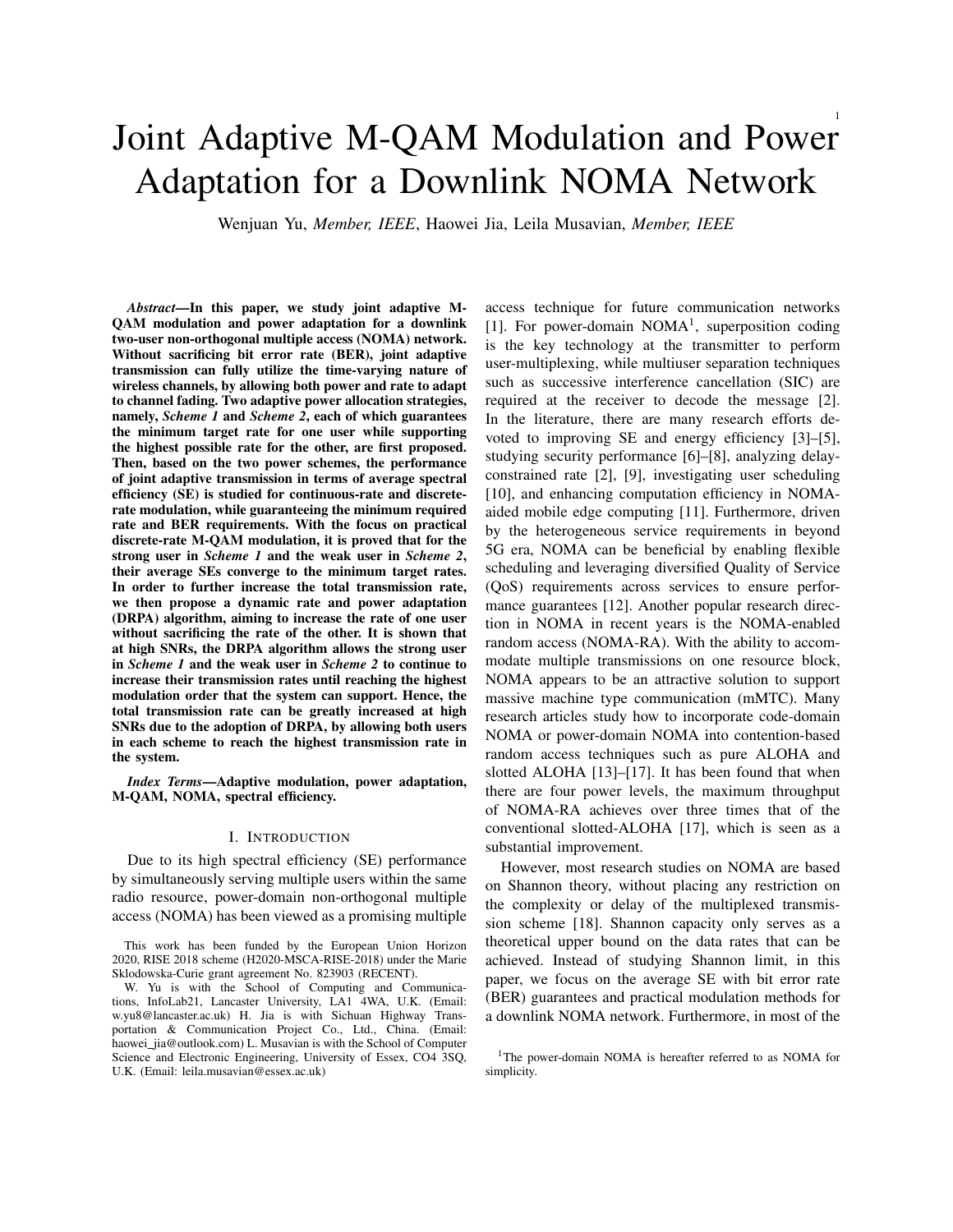performance analysis studies on NOMA, the fixed power coefficients are assumed for simplicity. For example, in [10], a user scheduling scheme was investigated to achieve full diversity and scheduling fairness. With fixed power coefficients assumed, outage probabilities were derived in closed-from expressions. In [7], the achievable delay-guaranteed secrecy rate was studied for a downlink NOMA network with two eavesdropping scenarios: 1) an internal eavesdropper in a purely antagonistic network; and 2) an external eavesdropper in a trustworthy network. In [19], with fixed power coefficients considered, the performance of adaptive modulation was investigated for a two-user NOMA network with a family of M-QAM modulations. It was found that at high signal-tonoise ratios (SNRs), the strong user's modulation order converges to the highest order the system can support, but the weak user's constellation size is bounded by the BER requirement and the ratio of power coefficients of the users. Further, it was shown that with the fixed power coefficients, the uncoded M-QAM modulation has an effective power loss of  $K$  relative to Shannon rate, where K is a function of BER requirement.

Although fixed power coefficients are commonly used in performance analysis studies, it is still critical to study the performance of joint adaptive transmission including both adaptive modulation and power adaptation strategies. Without sacrificing BER, joint adaptive transmission can improve spectrum efficiency by fully utilizing the time-varying nature of wireless channels, which allows to transmit data at high rate under favorable channel conditions and to reduce rate under poor channel conditions [18]. It is, however, challenging to investigate the performance of joint adaptive transmission that allows both power and rate to adapt to channel fading. In this paper, the main focus is on practical adaptive M-QAM modulation and power adaptation strategies for a downlink two-user NOMA network in which the average SEs will be studied while guaranteeing minimum target rates and BER requirements. We consider a downlink transmission where a base station transmits the superimposed signals to both users. According to [18], with a family of M-QAM modulations, the BER for a Rayleigh fading channel is bounded by a function of constellation size and received SNR. This indicates that for each user, the maximum constellation size for a given BER requirement can be found, which is a function of received SNR. We first propose two adaptive power allocation strategies, each of which guarantees the minimum target rate for one user while providing the highest possible rate for the other. Then, joint adaptive transmission including the two power adaptation strategies and adaptive modulation is studied. Based on the proposed power schemes, a dynamic rate and power adaptation algorithm is also proposed with the aim to further push up the total rate. Note that the considered two-user model can be extended to multiple NOMA clusters by performing user pairing, where each cluster is composed of two users. By allocating orthogonal frequency bands to different NOMA clusters, each NOMA pair can be managed independently. The main contributions of this article are summarized below.

- Two adaptive power strategies are proposed for a downlink two-user NOMA network, i.e., *Scheme 1* and *Scheme 2*. *Scheme 1* aims to guarantee the minimum target rate for the strong user while the weak user maintaining a transmission rate as high as possible. Meanwhile, *Scheme 2* guarantees the minimum target rate for the weak user while providing the highest possible rate for the strong user.
- Consider adaptive continuous-rate modulation where the constellation size continuously adapts to channel fading. It is proved that for the strong user in *Scheme 1* and the weak user in *Scheme 2*, their average SEs converge to the minimum target rates, while the average SEs for the weak user in *Scheme 1* and the strong user in *Scheme 2* are unbounded and monotonically increase with transmit SNR.
- Considering practical discrete-rate M-QAM modulation where the constellation sizes are restricted to integer values, the joint adaptive transmission including both discrete-rate modulation and power adaptation schemes are studied. It is proved that for the strong user in *Scheme 1* and the weak user in *Scheme 2*, their average SEs converge to the minimum target rates. For the weak user in *Scheme 1* and the strong user in *Scheme 2*, their constellation sizes are bounded by the highest modulation order in the system.
- Finally, a dynamic rate and power adaptation (DRPA) algorithm is proposed with the aim to further increase the rate of one user without sacrificing the rate of the other. The Pseudocode of DRPA is illustrated in Algorithm 1. Simulations show that at high SNRs, for the strong user in *Scheme 1* and the weak user in *Scheme 2*, the adoption of DRPA allows the average SEs continue to increase until they reach the highest transmission rate the system can support. The percentage increase in average SE for each user at high SNRs due to the adoption of DRPA can be quantified.

The remainder of this paper is organized as follows.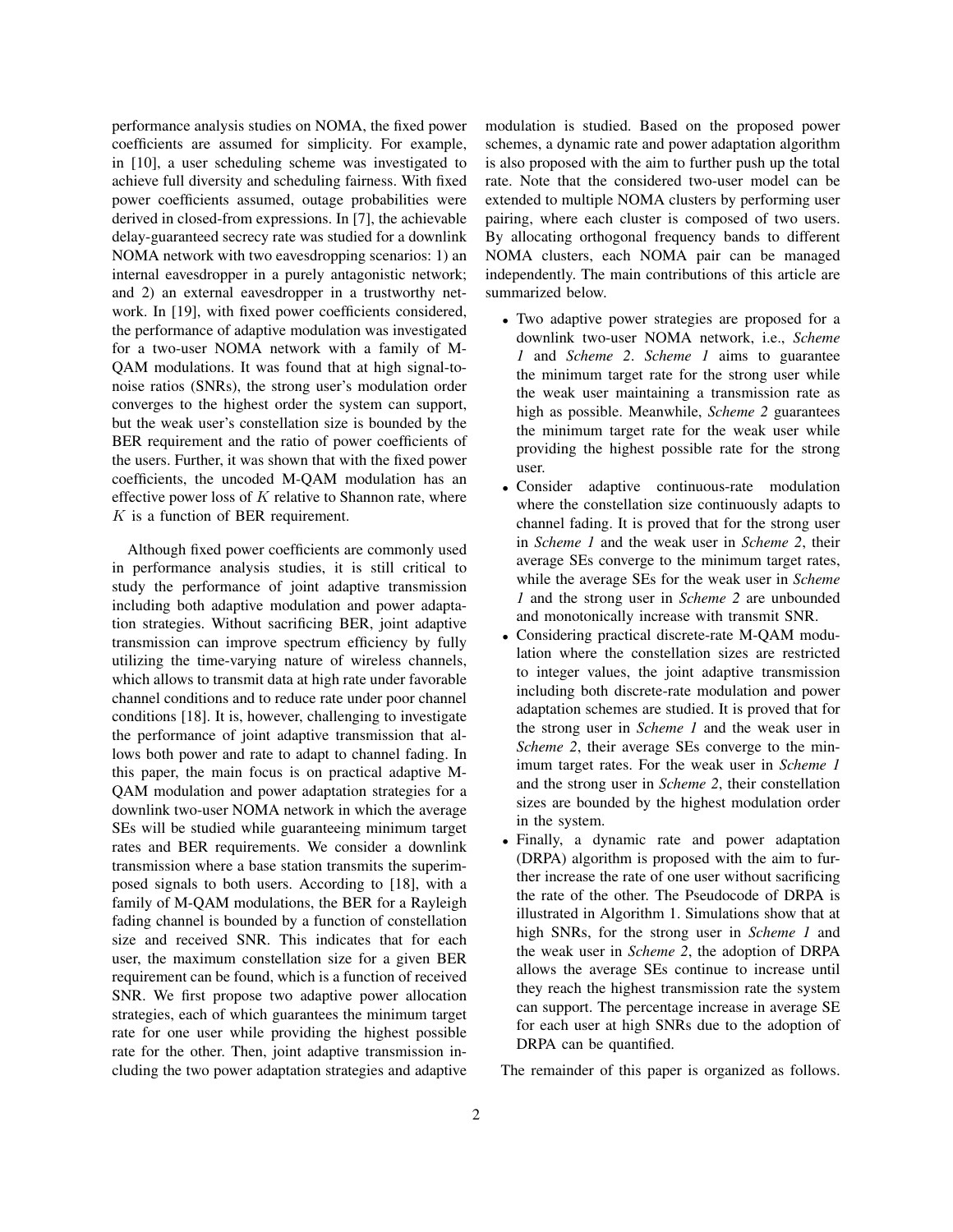System model is introduced in Section II. In Section III, we analyze the average SEs for the joint adaptive transmission including both power adaptation and adaptive M-QAM modulations for a downlink two-user NOMA network. The DRPA algorithm is also proposed in Section III. Simulation results are included in Section IV, followed by conclusions summarized in Section V.

# II. SYSTEM MODEL

In this paper, a downlink transmission is considered where a base station (BS) transmits signals to two NOMA users. The wireless channels from the BS to NOMA users are assumed to be block fading, i.e., the channel gains remain constant within each fading-block and independently vary from one block to the next. Each fading-block duration  $T_f$  is equal to the frame size, which is an integer multiple of the symbol period. Rayleigh fading is considered to reflect the channel variations due to the constructive and destructive addition of multipath signal components [20]. Without any loss of generality, the time-varying channel gains are assumed to be stationary and ergodic. Moreoever, it is assumed that  $\sqrt{g_1(i)} > \sqrt{g_2(i)^2}$ , where  $\sqrt{g_1(i)}$  and  $\sqrt{g_2(i)}$ represent the channel gains of user 1 and user 2 at time  $i$ , respectively. The user with a higher channel gain, i.e., user 1, is called the strong user, while user 2 is called the weak user in this article. The BS transmits the superimposed signal to both users, where the allocated power coefficients for NOMA users can be fixed or adaptive. With fixed power coefficients considered, the BS transmits the signal  $\sum_{n=1}^{\infty}$  $m=1$  $\sqrt{a_m P} s_m$  to both users, where  $a_m$  is the power coefficient for user m, P is the total transmission power, and  $s_m$  is the message for the user m. According to NOMA principle, the users' power coefficients should satisfy  $\sum_{ }^{2}$  $\sum_{m=1}^{\ } a_m = 1,$ and  $0 < a_1 < a_2 < 1$ . We consider a family of M-QAM constellations with a fixed symbol rate  $T_s$ , where M denotes the constellation size. Ideal Nyquist transmission symbol rate is assumed to be satisfied, i.e.,  $T_s = 1/B$ , where  $B$  refers to the bandwidth. Then, the spectral efficiency equals  $log_2(M)$  for a given constellation size M [18]. According to [18], the BER for a fading channel with M-QAM is related to the constellation size. The BER for Rayleigh fading channel with M-QAM modulation is bounded by

$$
\text{BER} \le \int 2e^{-1.5\gamma/(M-1)} f(\gamma) d\gamma,\tag{1}
$$

where  $f(\gamma)$  indicates the probability density function (PDF) of the received SNR  $\gamma$ . From (1), it can be noticed that we can adjust constellation size  $M$  to maintain a required BER.

# III. JOINT ADAPTIVE MODULATION AND POWER ADAPTATION

In this section, we study the joint adaptive transmission including both adaptive modulation and power adaptation for a downlink two-user NOMA network. Firstly, we propose two adaptive power allocation strategies in Section III-A. Then, based on the adaptive power schemes, the performance of adaptive continuous-rate modulation in terms of average SEs is analyzed in Section III-B, followed by the analysis of average SEs for adaptive discrete-rate modulation in Section III-C. Finally, we propose a dynamic rate and power adaptation algorithm in Section III-D.

# *A. Adaptive Power Allocation Strategies*

In order to apply adaptive power allocation strategies, the BS needs to know the perfect channel state information (CSI) of forward links. The BS first sends known pilot signals to both users on the forward link. We assume that each user can get the perfect estimate of forward link CSI and then feedback the obtained CSI estimation to the BS without delay [21]. It is also assumed that the feedback path does not introduce any errors [20]. Since we consider that NOMA users' power coefficients can adapt to the channel fading, they can be written as  $a_1(g_1, g_2)$  and  $a_2(g_1, g_2)$ , respectively. According to NOMA principle, the two users' power coefficients should satisfy  $\sum_{ }^{2}$  $\sum_{m=1} a_m(g_1, g_2) = 1$  and  $0 < a_1(g_1, g_2) < a_2(g_1, g_2) < 1$ . The received signals at both users are corrupted by additive white Gaussian noise. Therefore, the instantaneous received SNRs at time  $i$  can be expressed as

$$
\gamma_1(i) = \gamma_1 a_1(g_1, g_2) g_1(i), \tag{2a}
$$

$$
\gamma_2(i) = \frac{\gamma_1 a_2(g_1, g_2) g_2(i)}{1 + \gamma_1 a_1(g_1, g_2) g_2(i)},
$$
 (2b)

where  $\gamma_t$  is the total transmit SNR, i.e.,  $\gamma_t = P/N_0B$ , and  $N_0$  denotes the noise density.

As mentioned in Section II, the BER for a Rayleigh fading channel with M-QAM modulation is bounded by the constellation size. Hence, in order to guarantee

<sup>2</sup>Please note that the two users' channel conditions can be different when they locate at very different distances from the BS. In this paper, to simplify the analysis, we assume a uniform distance for both users but their channel gains satisfy  $\sqrt{g_1(i)} > \sqrt{g_2(i)}$ . The time index i will be omitted because the channel gains are assumed to be stationary and ergodic.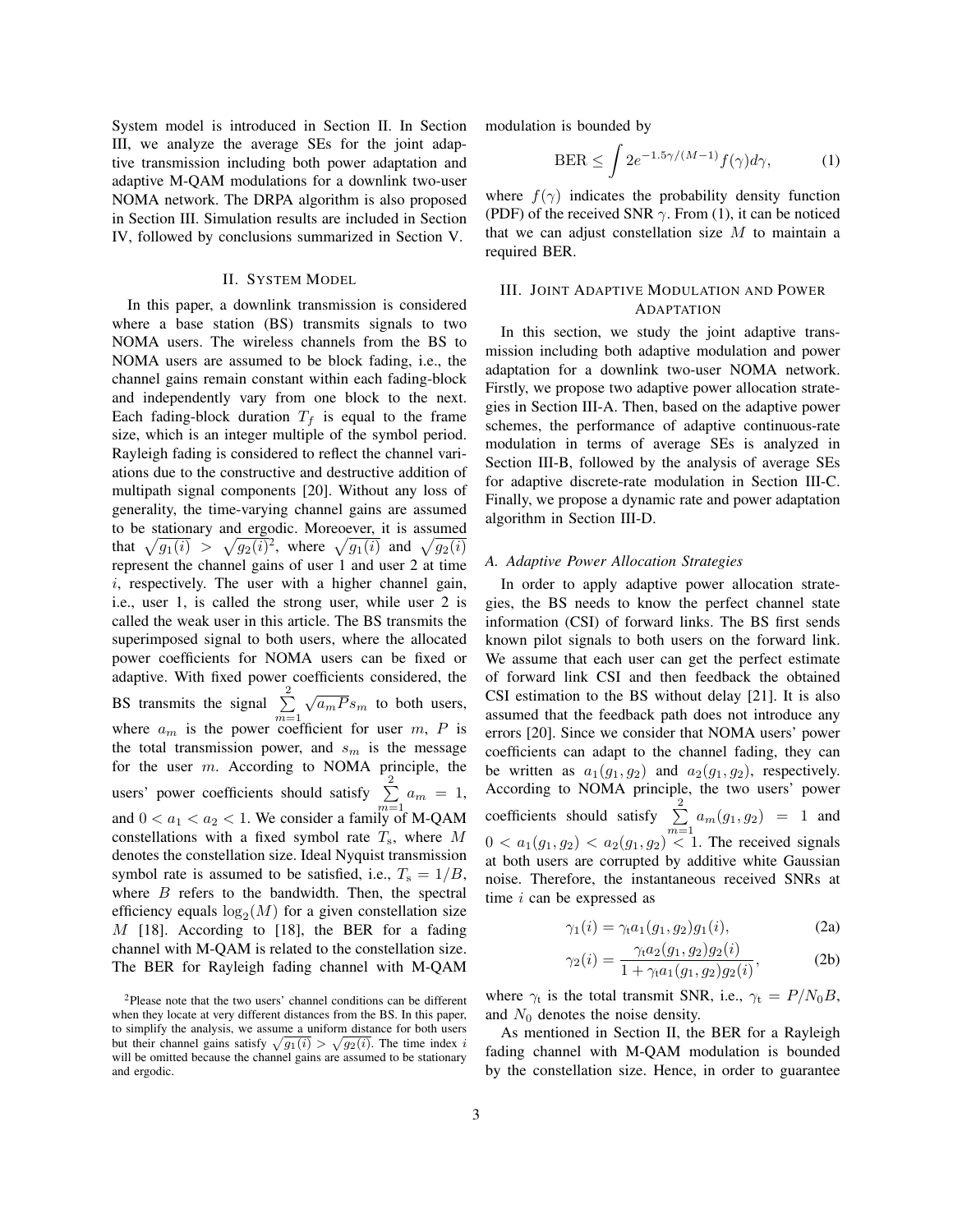a required BER, the constellation size is bounded. By rearranging (1) and applying the received SNRs given in (2a) and (2b), the maximum constellation size for a given BER can be given by

$$
M_1(g_1, g_2) = 1 + \frac{-1.5}{\ln(0.5BER)} \gamma_t a_1(g_1, g_2) g_1,
$$
 (3a)  

$$
M_2(g_1, g_2) = 1 + \frac{-1.5}{\ln(0.5BER)} \frac{\gamma_t a_2(g_1, g_2) g_2}{1 + \gamma_t a_1(g_1, g_2) g_2},
$$
 (3b)

where  $M_1(g_1, g_2)$  and  $M_2(g_1, g_2)$  are the maximum constellation size satisfying the BER requirements for the strong user and the weak user, respectively. Then, the instantaneous SEs for both users, in b/s/Hz, can be respectively expressed as

$$
R_1(g_1, g_2) = \log_2(M_1(g_1, g_2))
$$
  
=  $\log_2(1 + K\gamma_1 a_1(g_1, g_2)g_1),$  (4a)

$$
R_2(g_1, g_2) = \log_2(M_2(g_1, g_2))
$$
  
= 
$$
\log_2 \left( 1 + K \frac{\gamma_1 a_2(g_1, g_2) g_2}{1 + \gamma_1 a_1(g_1, g_2) g_2} \right),
$$
 (4b)

where  $K = \frac{-1.5}{\ln(0.5BER)}$ .

By applying the SIC technique, the strong user, i.e., User 1, first decodes the weak user's message and eliminates it before decoding its own message. In order to guarantee successful SIC at the strong user, it is required that  $R_{2\to1}(g_1,g_2) \geq \hat{R}_2$ , where  $\overline{R}_{2\to1}(g_1,g_2)$ is the rate for the strong user to detect the weak user's message and  $\hat{R}_2$  is the target rate for User 2 [22]. Otherwise, the strong user cannot correctly decode the weak user's message to remove interference. Also, each user's transmitting rate needs to be larger than or equal to the minimum required rate, i.e.,  $R_m(g_1, g_2) \ge R_m$ ,  $m = 1, 2$ . This guarantees that each user can successfully decode their own messages. The above rate requirements need to be all satisfied, otherwise outage may happen. We note that  $R_{2\to 1}(q_1, q_2)$  can be given by

$$
R_{2\to 1}(g_1, g_2) = \log_2\left(1 + K \frac{\gamma_t a_2(g_1, g_2)g_1}{1 + \gamma_t a_1(g_1, g_2)g_1}\right).
$$
\n(5)

Since we have  $g_1 > g_2$ , by comparing (4b) with (5), we can find that  $R_{2\to1}(g_1, g_2) > R_2(g_1, g_2)$ . Therefore, it indicates that if  $R_2(g_1, g_2) \ge \hat{R}_2$  is met, the requirement  $R_{2\rightarrow1}(g_1,g_2) > \hat{R}_2$  is also satisfied. We now list below all the requirements on rate, power coefficient and channel gain.

$$
0 < a_1(g_1, g_2) < a_2(g_1, g_2) < 1,\tag{6a}
$$

$$
a_1(g_1, g_2) + a_2(g_1, g_2) = 1,
$$
 (6b)

$$
R_1(g_1, g_2) \ge \hat{R}_1,\tag{6c}
$$
\n
$$
R_2(g_1, g_2) \ge \hat{R}_2,\tag{6d}
$$

$$
R_2(g_1, g_2) \ge \hat{R}_2,\tag{6d}
$$

$$
g_1 \ge g_2. \tag{6e}
$$

We set  $\theta_1 = 2^{\hat{R}_1}, \theta_2 = 2^{\hat{R}_2}$  where  $\theta_1 > 1$  and  $\theta_2 > 1$ . Then, (6c) and (6d) can be rewritten as

$$
\theta_1 \le M(g_1, g_2) = 1 + K\gamma_t a_1(g_1, g_2)g_1,\tag{7a}
$$

$$
\theta_2 \le M(g_1, g_2) = 1 + K \frac{\gamma_{\text{t}} a_2(g_1, g_2) g_2}{1 + \gamma_{\text{t}} a_1(g_1, g_2) g_2}.
$$
 (7b)

Since power coefficients are adaptive to the channel gains, the above inequalities can be rewritten to get the lower bounds of power coefficients:

$$
a_1(g_1, g_2) \ge \frac{\theta_1 - 1}{K\gamma_{\mathbf{t}}g_1},\tag{8a}
$$

$$
a_2(g_1, g_2) \ge \frac{\theta_2 + \theta_2 \gamma_t g_2 - 1 - \gamma_t g_2}{(\theta_2 + K - 1)\gamma_t g_2},
$$
 (8b)

where (8b) is obtained by replacing  $a_1(g_1, g_2)$  in (7b) with  $(1 - a_2(g_1, g_2))$ . Then, by considering the power coefficient constraint (6b), we can get the upper bound of each power coefficient:

$$
a_1(g_1, g_2) \le \frac{K\gamma_t g_2 - \theta_2 + 1}{(\theta_2 - 1 + K)\gamma_t g_2},
$$
 (9a)

$$
a_2(g_1, g_2) \le \frac{K\gamma_{t}g_1 - \theta_1 + 1}{K\gamma_{t}g_1}.
$$
 (9b)

We can then define the four boundary values in  $(8a)-(9b)$ as follows:

$$
a_{1\text{low}}(g_1) = \frac{\theta_1 - 1}{K\gamma_t g_1},\tag{10a}
$$

$$
a_{1 \text{upper}}(g_2) = \frac{K \gamma_{\text{t}} g_2 - \theta_2 + 1}{(\theta_2 - 1 + K)\gamma_{\text{t}} g_2},
$$
 (10b)

$$
a_{2\text{low}}(g_2) = \frac{\theta_2 + \theta_2 \gamma_t g_2 - 1 - \gamma_t g_2}{(\theta_2 + K - 1)\gamma_t g_2},\tag{10c}
$$

$$
a_{2\text{upper}}(g_1) = \frac{K\gamma_{t}g_1 - \theta_1 + 1}{K\gamma_{t}g_1}.
$$
 (10d)

From the above analysis, it is clear the two power coefficients satisfy  $a_{1\text{low}}(g_1) \le a_1(g_1, g_2) \le a_{1\text{upper}}(g_2)$ and  $a_{2\text{low}}(g_2) \le a_2(g_1, g_2) \le a_{2\text{upper}}(g_1)$ . Also, it is easy to find that  $a_{1\text{low}}(g_1) + a_{2\text{upper}}(g_1) = 1$  and  $a_{1 \text{upper}}(q_2) + a_{2 \text{low}}(q_2) = 1$ . Hence, we obtain two adaptive power coefficient schemes. *Scheme 1*, in which  $a_{1\text{low}}(g_1), a_{2\text{upper}}(g_1)$  are chosen as coefficients, guarantees that the strong user stays at the minimum target rate while the weak user has a transmit rate as high as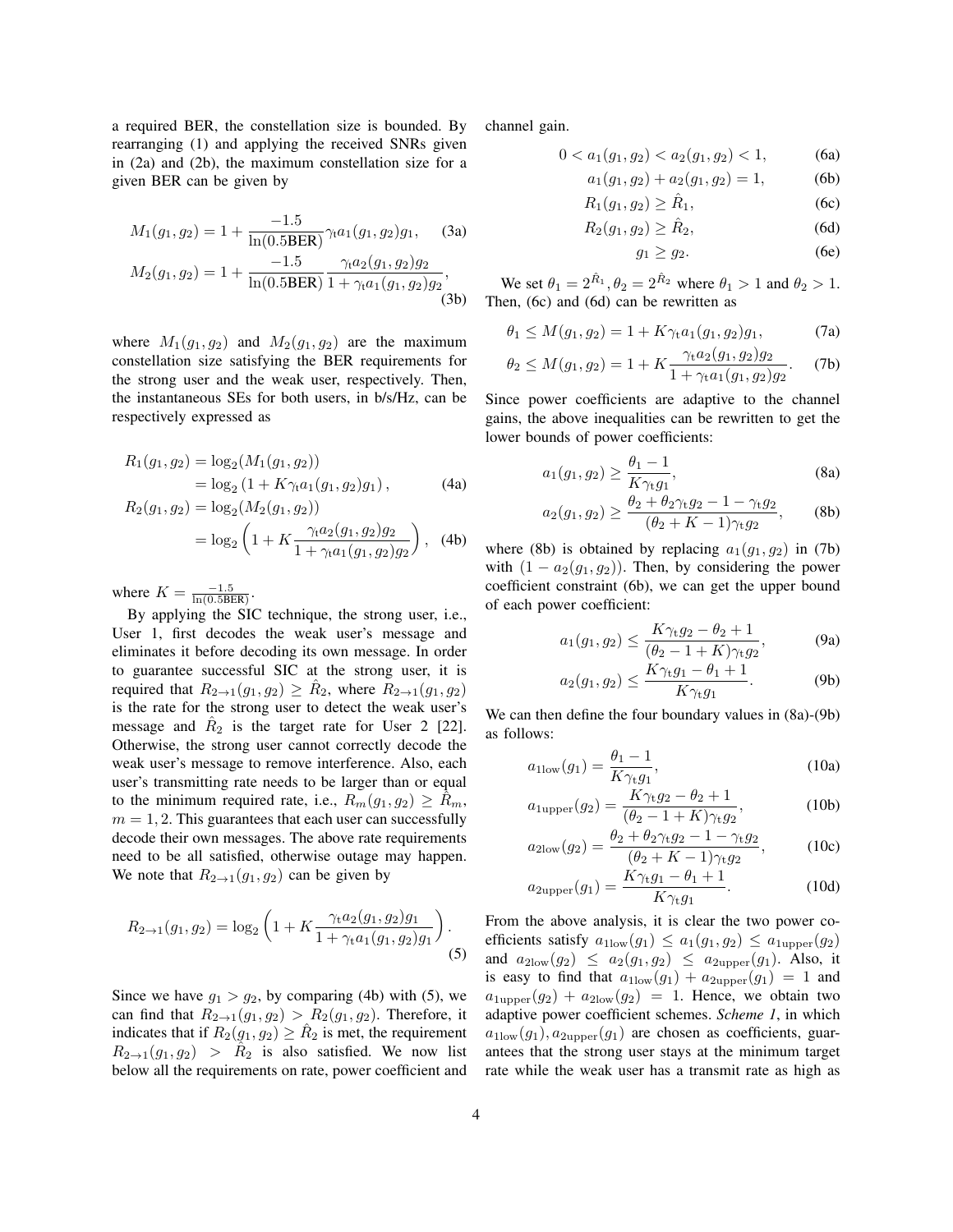possible. *Scheme* 2 uses  $a_{1\text{upper}}(g_2)$ ,  $a_{2\text{low}}(g_2)$  as power coefficients to guarantee the minimum required rate for the weak user while providing the highest possible rate for the strong user. To make *Scheme 1* and *Scheme 2* applicable, (6a)-(6e) all need to be satisfied. Hence, we need to find the necessary conditions that guarantee the rate, power and channel gain requirements for *Scheme 1* and *Scheme 2*.

*1) Scheme 1:*

Let us first focus on *Scheme 1* and list all the required constraints below.

$$
0 < a_{1\text{low}}(g_1) < a_{2\text{upper}}(g_1) < 1,\tag{11a}
$$

$$
a_{1\text{low}}(g_1) + a_{2\text{upper}}(g_1) = 1,\tag{11b}
$$

$$
R_1(g_1, g_2) \mid_{a_{1\text{low}}(g_1)} \ge \hat{R_1}, \tag{11c}
$$

$$
R_2(g_1, g_2) \mid_{a_{2\text{upper}}(g_1)} \ge \hat{R_2}, \tag{11d}
$$

$$
g_1 \ge g_2. \tag{11e}
$$

Apparently, (11b) and (11c) are already satisfied. By inserting (10a) and (10d) into (11a), we can get that

$$
0 < \frac{\theta_1 - 1}{K\gamma_t g_1} < \frac{K\gamma_t g_1 - \theta_1 + 1}{K\gamma_t g_1} < 1,\tag{12}
$$

which indicates that the following constraint needs to be satisfied:

$$
g_1 > \frac{2\theta_1 - 2}{K\gamma_\text{t}}.\tag{13}
$$

Then, in order to satisfy (11d), we have that

$$
\theta_2 \le 1 + K \frac{\gamma_{\rm t} a_{2\text{upper}}(g_1) g_2}{1 + \gamma_{\rm t} (1 - a_{2\text{upper}}(g_1)) g_2}.
$$
 (14)

By inserting (10d) into (14) and after doing some basic algebraic operations, we get that

$$
(K\gamma_{t}g_{1} - \theta_{1} + 1)Kg_{1} \ge g_{2}(\theta_{1} - 1)(K + \theta_{2} - 1).
$$
\n(15)

From (12), we know that  $K\gamma_t g_1 - \theta_1 + 1 > 0$  is definitely guaranteed. Hence, we get that in order to satisfy (11d), the following constraint needs to be satisfied:

$$
g_1 \ge \frac{g_2(\theta_2 - 1 + K)(\theta_1 - 1)}{K(K\gamma_1 g_2 - \theta_2 + 1)}.
$$
 (16)

Since now we have two lower bounds of  $g_1$ , i.e., (13) and (16), we need to find the tighter one. Let us assume that  $\frac{2\theta_1 - 2}{K\gamma_t} < \frac{g_2(\theta_2 - 1 + K)(\theta_1 - 1)}{K(K\gamma_t g_2 - \theta_2 + 1)}$ . Then, this means that  $(K - \theta_2 + 1)\gamma_{\rm t}g_2 < 2\theta_2 - 2$ . When the BER requirement is  $10^{-3}$ ,  $K \approx 0.2$ . Hence, it is acceptable to assume that  $\theta_2 > K + 1$ . Then, it can be noted that the constraint is definitely satisfied:  $(K - \theta_2 + 1)\gamma_t g_2 < 2\theta_2 - 2$ . Therefore, we can find that (16) is a tighter bound. Finally, we can conclude that for *Scheme 1*, the required

constraints on rate, power and channel gain, i.e., (11a)- (11e), can be all guaranteed by just satisfying the two constraints: (11e) and (16).

# *2) Scheme 2*

Now let us focus on *Scheme 2* and list all the required constraints below.

$$
0 < a_{1 \text{upper}}(g_2) < a_{2 \text{low}}(g_2) < 1,\tag{17a}
$$

$$
a_{1 \text{upper}}(g_2) + a_{2 \text{low}}(g_2) = 1, \quad (17b)
$$

$$
R_1(g_1, g_2) \mid_{a_{1 \text{upper}}(g_2)} \ge \hat{R}_1,\tag{17c}
$$

$$
R_2(g_1, g_2) \mid_{a_{2\text{low}}(g_2)} \ge \hat{R}_2,\tag{17d}
$$

$$
g_1 \ge g_2. \tag{17e}
$$

Similarly, (17b) and (17d) are already satisfied. By inserting (10b) and (10c) into (17a), we get that

$$
0 < \frac{K\gamma_{t}g_{2} - \theta_{2} + 1}{(\theta_{2} - 1 + K)\gamma_{t}g_{2}} < \frac{\theta_{2} + \theta_{2}\gamma_{t}g_{2} - 1 - \gamma_{t}g_{2}}{(\theta_{2} + K - 1)\gamma_{t}g_{2}} < 1. \tag{18}
$$

By assuming that  $\theta_2 > K + 1$ , we have that

$$
g_2 > \frac{\theta_2 - 1}{K\gamma_t}.\tag{19}
$$

Then, in order to guarantee (17c), we have that

$$
\theta_1 \le 1 + K\gamma_{\text{t}} a_{1 \text{upper}}(g_2) g_1. \tag{20}
$$

By inserting (10b) and after doing some basic algebraic operations, we end up with (16). Hence, we can conclude that for *Scheme 2*, in order to guarantee all the required constraints on rate, power and channel gain, i.e., (17a)- (17e), the two constraints, (17e) and (16), need to be satisfied.

#### *3) Necessary Conditions for Scheme 1 and Scheme 2*

In the above discussions, we consider *Scheme 1* and *Scheme 2* separately. In order to guarantee that both schemes are applicable, we put all the requirements together as shown below.

$$
g_1 \ge \frac{g_2(\theta_2 - 1 + K)(\theta_1 - 1)}{K(K\gamma_1 g_2 - \theta_2 + 1)},
$$
 (21a)

$$
g_1 > g_2, \tag{21b}
$$

$$
g_2 > \frac{\theta_2 - 1}{K\gamma_t}.\tag{21c}
$$

Note that there are two lower bounds of  $g_1$ . In order to further investigate the ranges of  $g_1$  and  $g_2$ , let us first assume that

$$
\frac{g_2(\theta_2 - 1 + K)(\theta_1 - 1)}{K(K\gamma_1 g_2 - \theta_2 + 1)} > g_2.
$$
 (22)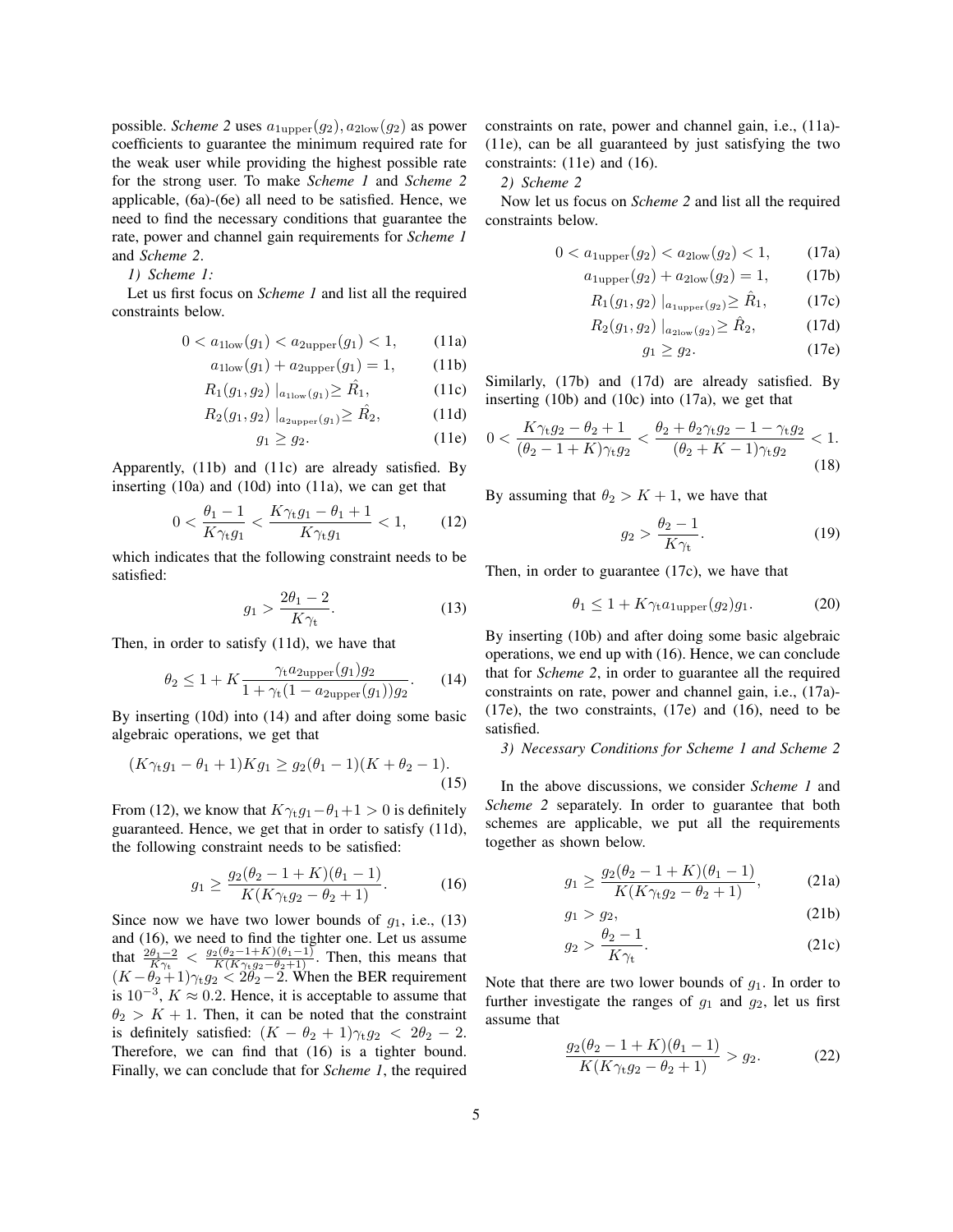Since (21c) guarantees that  $K\gamma_{t}g_{2} - \theta_{2} + 1 > 0$ , rewritting (22) shows that

$$
g_2 < \frac{(\theta_2 - 1 + k)(\theta_1 - 1) + K(\theta_2 - 1)}{K^2 \gamma_t}.\tag{23}
$$

Furthermore, we can easily obtain that  $\frac{(\theta_2-1+k)(\theta_1-1)+K(\theta_2-1)}{K^2\gamma_t} > \frac{\theta_2-1}{K\gamma_t}$ .

*Lemma 1:* In order to guarantee the minimum rate requirements and power coefficients constraints for *Scheme 1* and *Scheme 2*, the following necessary conditions need to be satisfied:

(i) When  $\frac{\theta_2 - 1}{K\gamma_t} < g_2 < \frac{(\theta_2 - 1 + k)(\theta_1 - 1) + K(\theta_2 - 1)}{K^2\gamma_t}$ , the lower bound of  $g_1$  is

$$
g_1 > \frac{g_2(\theta_2 - 1 + K)(\theta_1 - 1)}{K(K\gamma_1 g_2 - \theta_2 + 1)}.
$$
 (24)

(ii) When  $g_2 \geq \frac{(\theta_2 - 1 + k)(\theta_1 - 1) + K(\theta_2 - 1)}{K^2 \gamma_t}$ , the lower bound of  $g_1$  is

$$
g_1 > g_2. \tag{25}
$$

*Proof:* The proof follows the above discussions and is omitted here.

# *B. Performance of Continuous-Rate Modulation*

In this subsection, we consider that we can benefit from exploiting continuous-rate modulation. In other words, we place no restrictions on the constellation sizes, i.e.,  $M_1(q_1, q_2)$  and  $M_2(q_1, q_2)$ , where the sizes are not restricted to integer values. Thus, the instantaneous SE, varying with the constellation size, in turn continuously varies with the instantaneous channel gain. We analyze the average SEs for the downlink two-user NOMA network with joint adaptive transmission including adaptive power strategies and continuous-rate modulations.

The average SEs for the strong user and the weak user can be respectively expressed as (26a) and (26b), shown at the top of the next page. where  $E[\cdot]$  indicates the expectation and  $f_{(1)(2)}(g_1, g_2)$  is the joint PDF of  $g_1$  and  $g_2$ . Since the channel gains of the two users are ordered, the theory of order statistics needs to be used to obtain the joint PDF [23]. For the unordered independent channel gains that are Rayligh distributed with a unit variance, the PDF  $f(g)$  and the cumulative distribution function (CDF)  $F(g)$  are respectively given by  $f(g) =$  $e^{-g}$ ,  $F(g) = 1 - e^{-g}$ . According to [23], we can get that  $f_{(1)(2)}(g_1, g_2) = 2e^{-g_1}e^{-g_2}$ . Hence, we provide the following theorem.

*Theorem 1:* Consider adaptive continuous-rate M-QAM modulation and adaptive power coefficients. For *Scheme 1*, the average SEs for the strong user and the weak user are respectively given by (27a) and (27b) shown at the top of the next page, where  $l_1 = \frac{\theta_2 - 1}{K\gamma_t}$ ,  $l_2 = \frac{(\theta_2 - 1 + K)(\theta_1 - 1) + K(\theta_2 - 1)}{K^2 \gamma_t}, \ l_3 = \frac{g_2(\theta_2 - 1 + K)(\theta_1 - 1)}{K(K \gamma_t g_2 - \theta_2 + 1)},$ and  $l_4 = g_2$ . For *Scheme 2*, the average SEs for the strong user and the weak user are respectively given by (28a) and (28b) shown at the top of the next page, where  $t = \frac{K(K\gamma_{t}g_{2}-\theta_{2}+1)}{(\theta_{2}-1+K)g_{2}}$  $\frac{(K\gamma_{t}g_{2}-\theta_{2}+1)}{(\theta_{2}-1+K)g_{2}}$ .

*Proof:* See Appendix A.

The accuracy of the above analytical results will be validated in Section IV. We also provide the following Lemma 2 which provides the limits as the transmit SNR approaches infinity.

*Lemma 2:* Consider adaptive continuous-rate M-QAM modulation and adaptive power coefficients. For *Scheme 1*, when transmit SNR  $\gamma_t \to \infty$ , lim  $\bar{R}_1 =$  $\gamma_{\rm t}\!\to\!\infty$  $\log_2(\theta_1)$ ,  $\lim_{\gamma_t \to \infty} \bar{R}_2 \to \infty$ . For *Scheme 2*, when transmit SNR  $\gamma_t \to \infty$ ,  $\lim_{\gamma_t \to \infty} \bar{R}_1 \to \infty$ ,  $\lim_{\gamma_t \to \infty} \bar{R}_2 = \log_2(\theta_2)$ . *Proof:* See Appendix B.

Lemma 2 proves that the average SE for the strong user in *Scheme 1* and that for the weak user in *Scheme 2* converge to the minimum target rates, when adaptive continuous-rate M-QAM modulation and adaptive power coefficients are considered. On the other hand, for the weak user in *Scheme 1* and the strong user in *Scheme 2*, their average SEs are unbounded and monotonically increase with transmit SNR.

## *C. Performance of Adaptive Discrete-Rate Modulation*

In Section III-B, adaptive continuous-rate modulation is considered, where the modulation method continuously adapts to the channel fading. However, in practice, the modulation technique in cellular networks works in discrete rate and the constellation sizes are restricted to integer values. In this subsection, we consider adaptive discrete-rate modulation for the downlink two-user NOMA network with a family of M-QAM modulations.

M-QAM constellation sizes are represented by  $M_0 =$  $0, M_1 = 2$  and  $M_j = 2^{2(j-1)}, j = 2, ..., N$ . Specifically,  $M_0$  indicates the deep fading channel that no data is transmitted and  $M_N$  refers to the maximum modulation order in the communication system [20]. At each symbol time, a constellation from the set  $\{M_i : j = 0, 1, \ldots, N\}$  is transmitted, where the choice of constellation depends on the fade level over that symbol period [18]. More specifically, the constellation size associated with an instantaneous fading level is determined by discretizing the range of channel fade levels. For each user, the range of channel gain is divided into  $N + 1$  fading regions, where the jth region is associated with the constellation  $M_j$ . To obtain the constellation size, we need to find  $j$  such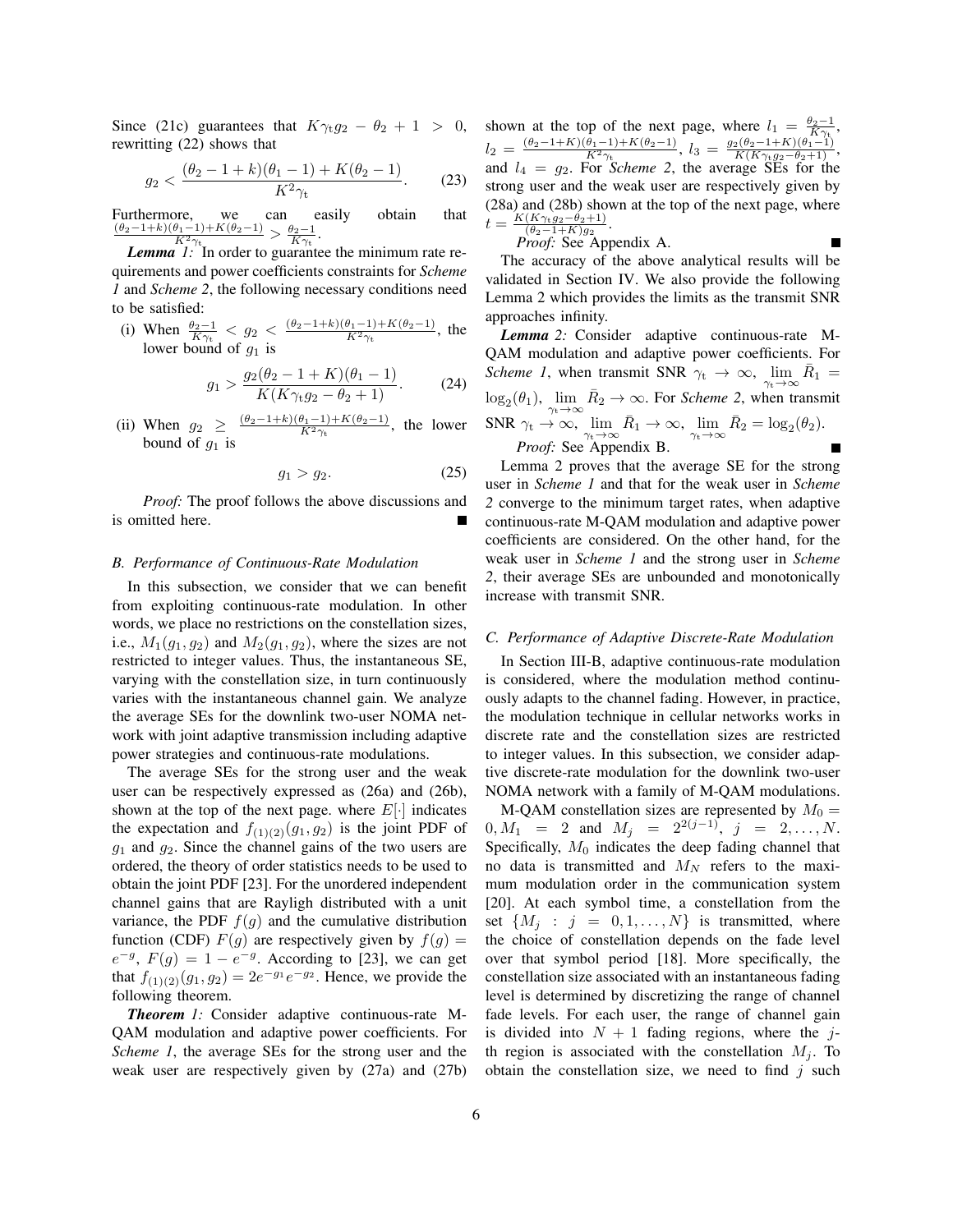$$
\bar{R}_1 = \mathbb{E}[\log_2(M_1(g_1, g_2))] = \iint \log_2\left(1 + K\gamma_t a_1(g_1, g_2)g_1\right) f_{(1)(2)}(g_1, g_2) \mathrm{d}g_1 \mathrm{d}g_2,\tag{26a}
$$

$$
\bar{R}_2 = \mathbb{E}[\log_2(M_2(g_1, g_2))] = \iint \log_2\left(1 + K \frac{\gamma_1 a_2(g_1, g_2) g_2}{1 + \gamma_1 a_1(g_1, g_2) g_2}\right) f_{(1)(2)}(g_1, g_2) \mathrm{d}g_1 \mathrm{d}g_2,\tag{26b}
$$

$$
\bar{R}_1 = \mathbb{E}[\log_2(\theta_1)] = \int_{l_1}^{l_2} 2e^{-g_2 - l_3} \log_2(\theta_1) \mathrm{d}g_2 + \log_2(\theta_1)e^{-2l_2},\tag{27a}
$$
\n
$$
\bar{P} = \int_{l_1}^{l_2} \int_{l_2}^{\infty} \log_2\left(1 + K^{-\gamma t} \frac{\partial^2 \text{upper}(g_1)g_2}{\partial s} \right) \frac{\partial^2 \bar{g}_2}{\partial s} ds \, ds
$$

$$
\bar{R}_2 = \int_{l_1}^{l_1} \int_{l_3} \log_2 \left( 1 + K \frac{\gamma_t a_{2\text{upper}}(g_1) g_2}{1 + \gamma_t a_{1\text{low}}(g_1) g_2} \right) 2e^{-g_1} e^{-g_2} \text{d}g_1 \text{d}g_2
$$
\n
$$
+ \int_{l_2}^{\infty} \int_{l_4}^{\infty} \log_2 \left( 1 + K \frac{\gamma_t a_{2\text{upper}}(g_1) g_2}{1 + \gamma_t a_{1\text{low}}(g_1) g_2} \right) 2e^{-g_1} e^{-g_2} \text{d}g_1 \text{d}g_2,\tag{27b}
$$

$$
\bar{R}_1 = \int_{l_1}^{l_2} 2e^{-g_2} \int_{l_3}^{\infty} \log_2(1 + tg_1)e^{-g_1} \mathrm{d}g_1 \mathrm{d}g_2 + \int_{l_2}^{\infty} 2e^{-g_2} \int_{l_4}^{\infty} \log_2(1 + tg_1)e^{-g_1} \mathrm{d}g_1 \mathrm{d}g_2, \tag{28a}
$$

$$
\bar{R}_2 = \mathbb{E}[\log_2(\theta_2)] = \int_{l_1}^{l_2} 2e^{-g_2 - l_3} \log_2(\theta_2) \mathrm{d}g_2 + \log_2(\theta_2) e^{-2l_2},\tag{28b}
$$

that  $\log_2(M_j) \leq R_i < \log_2(M_{j+1}), j = 0, 1, ..., N$ ,  $i = 1, 2$ . Thus, for an instantaneous fade level, the largest constellation in the set  $\{M_j : j = 0, 1, \ldots, N\}$  that is smaller than  $2^{R_i}$  is transmitted. For the constellation  $M_j > 0$ , the data rate is thus  $\log_2 M_j$ .

Let us consider *Scheme 1* first. Note that in *Scheme 1*, the strong user is kept at the minimum required rate  $\hat{R}_1$ . Its constellation size is also fixed, which equals  $\theta_1$ . Thus, the average SE for the strong user in *Scheme 1* is  $E[log_2(\theta_1)]$  or  $E[\hat{R}_1]$ . Similar to Theorem 1, with the necessary conditions given in Lemma 1 considered, the analytical expression for  $\overline{R}_1$  in *Scheme 1* will be given in Theorem 2. Then, we only need to investigate the average SE for the weak user. For the weak user in *Scheme 1*, the rule of selecting constellation size  $M_i$ is

$$
M_j \le 1 + K \frac{\gamma_t a_{2\text{upper}}(g_1) g_2}{1 + \gamma_t (1 - a_{2\text{upper}}(g_1)) g_2} < M_{j+1}.
$$
\n(29)

Let us first consider the lower bound. By rewriting this inequality, we get that

$$
a_{2\text{upper}}(g_1) \ge \frac{(M_j - 1)(1 + \gamma_t g_2)}{\gamma_t g_2(K + M_j - 1)}.
$$
 (30)

By setting  $N_j = \frac{(M_j-1)(1+\gamma_t g_2)}{\gamma_t g_2(K+M_j-1)}$  and inserting

 $a_{2 \text{upper}}(g_1)$  into (30), we find that when  $g_2 > \frac{M_j-1}{K \gamma_*}$  $\frac{\mu_j-1}{K\gamma_{\rm t}},$ 

$$
g_1 \ge \frac{\theta_1 - 1}{K\gamma_t - N_j K\gamma_t}.\tag{31}
$$

Similarly, the upper bound of (29) can be rewritten as

$$
a_{2\text{upper}}(g_1) < \frac{(M_{j+1} - 1)(1 + \gamma_t g_2)}{\gamma_t g_2 (K + M_{j+1} - 1)}.\tag{32}
$$

By setting  $N_{j+1} = \frac{(M_{j+1}-1)(1+\gamma_{t}g_2)}{\gamma_{t}g_2(K+M_{j+1}-1)}$  and inserting  $a_{2 \text{upper}}(g_1)$  into (32), we find that when  $g_2 > \frac{M_{j+1}-1}{K\gamma_k}$  $\frac{j+1-1}{K\gamma_t},$ we get that

$$
g_1 < \frac{\theta_1 - 1}{K\gamma_t - N_{j+1}K\gamma_t}.\tag{33}
$$

On the other hand, when  $g_2 < \frac{M_{j+1}-1}{K\gamma_k}$  $\frac{j+1-1}{K\gamma_t}$ , we get that

$$
g_1 > \frac{\theta_1 - 1}{K\gamma_t - N_{j+1}K\gamma_t}.\tag{34}
$$

We now jointly consider the lower bound and upper bound of (29). As can be noticed from the discussions, the lower bound of  $(29)$  is now converted into  $(31)$ , while the upper bound of (29) is now transformed into (33) and (34). Combining (31) with (33) yields that when  $g_2 > \frac{M_{j+1}-1}{K_{\gamma_*}}$  $\frac{\theta_1-1}{K\gamma_t}$ , then  $\frac{\theta_1-1}{K\gamma_t-N_jK\gamma_t} \leq g_1 < \frac{\theta_1-1}{K\gamma_t-N_{j+1}K\gamma_t}$ . Combining (31) with (34) implies that when  $\frac{M_j-1}{K\gamma_t}$  <  $g_2 \, < \, \frac{M_{j+1}-1}{K\gamma}$  $\frac{j+1-1}{K\gamma_t}$ , the inequality  $g_1 \geq \frac{\theta_1-1}{K\gamma_t-N_jK\gamma_t}$  holds. Hence, by inserting  $N_j$  and  $N_{j+1}$  into the above inequalities, we conclude that the rule of selecting constellation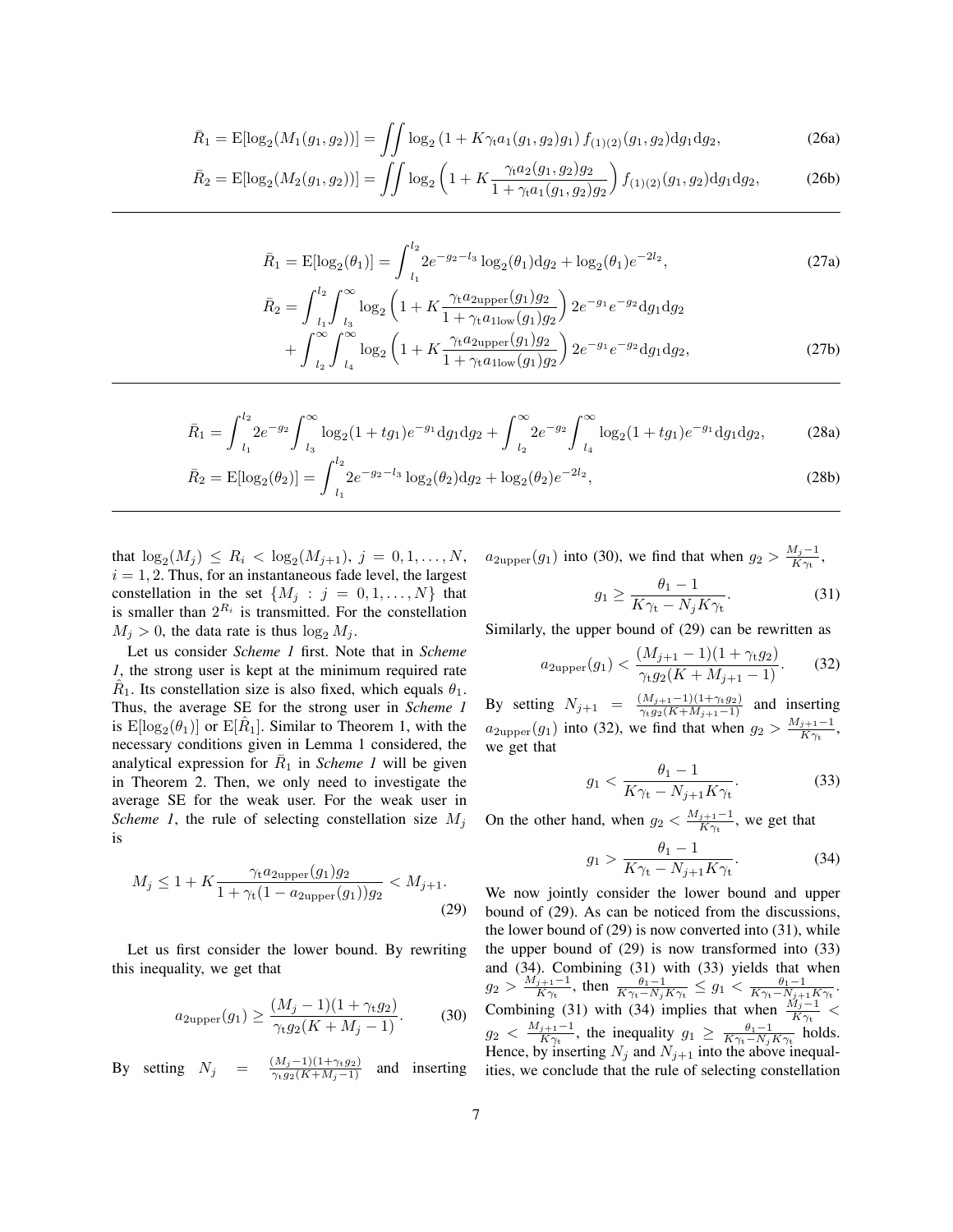size  $M_i$ , i.e., (29), can be finally converted into the following two conditions:

(i) When  $g_2 > \frac{M_{j+1}-1}{K\gamma_*}$  $\frac{j+1-1}{K\gamma_t}$ , the following condition must hold.

$$
\frac{g_2(K + M_j - 1)(\theta_1 - 1)}{K(K\gamma_t g_2 - M_j + 1)} \le g_1
$$
  

$$
< \frac{g_2(K + M_{j+1} - 1)(\theta_1 - 1)}{K(K\gamma_t g_2 - M_{j+1} + 1)}.
$$
 (35)

(ii) When  $\frac{M_j-1}{K\gamma_t}$  <  $g_2$  <  $\frac{M_{j+1}-1}{K\gamma_t}$  $\frac{j+1-1}{K\gamma_t}$ , the following condition must hold.

$$
g_1 \ge \frac{g_2(K + M_j - 1)(\theta_1 - 1)}{K(K\gamma_t g_2 - M_j + 1)}.
$$
 (36)

Recall that in order to guarantee all the requirements on rate, power and channel gain, some necessary conditions need to be satisfied, which are summarized in Lemma 1. Therefore, (35) and (36) need to be constrained by the conditions given in Lemma 1. After doing some basic set operations and by assuming  $j < N$  and  $\theta_1 \geq 2$ , we finally conclude that for the weak user in *Scheme 1*, the constellation  $M_j$  is chosen if the following conditions are satisfied:

(i) When 
$$
\frac{M_{j+1}-1}{K\gamma_t} < g_2 < \frac{(K+M_j-1)(\theta_1-1)+K(M_j-1)}{K^2\gamma_t}
$$
, we have that  $g_2(K+M_j-1)(\theta_1-1) < \infty$ .

$$
\frac{g_2(K + M_j - 1)(0 + 1)}{K(K\gamma_6 g_2 - M_j + 1)} \le g_1
$$
  
< 
$$
< \frac{g_2(K + M_{j+1} - 1)(\theta_1 - 1)}{K(K\gamma_6 g_2 - M_{j+1} + 1)}.
$$
 (37)

(ii) When 
$$
\frac{(K+M_j-1)(\theta_1-1)+K(M_j-1)}{K^2\gamma_t} < g_2 < \frac{(K+M_{j+1}-1)(\theta_1-1)+K(M_{j+1}-1)}{K^2\gamma_t}
$$
, we have that

$$
g_2 < g_1 < \frac{g_2(K + M_{j+1} - 1)(\theta_1 - 1)}{K(K\gamma_t g_2 - M_{j+1} + 1)}.\tag{38}
$$

(iii) When  $\frac{M_j - 1}{K\gamma_t} < g_2 < \frac{M_{j+1} - 1}{K\gamma_t}$  $\frac{j+1-1}{K\gamma_t}$ , we have that

$$
g_1 \ge \frac{g_2(K + M_j - 1)(\theta_1 - 1)}{K(K\gamma_t g_2 - M_j + 1)}.
$$
 (39)

The average SE for the weak user in *Scheme 1* adopting adaptive discrete-rate modulation is defined as the the sum of data rates associated with each fading region multiplied by the probability that channel gain falls into that region [18]. Therefore, when  $j < N$ , the average SE for the weak user in *Scheme 1* can be written below, based on the above analytical results.

$$
\bar{R}_{2j} = \sum_{j=\mu_2}^{N-1} \left( \bar{\Phi}_{1j} + \bar{\Phi}_{2j} + \bar{\Phi}_{3j} \right), \tag{40}
$$

<sup>3</sup>The assumption  $\theta_1 \geq 2$  is acceptable since it requires that at least BPSK is guaranteed.

where  $\bar{\Phi}_{1j}$ ,  $\bar{\Phi}_{2j}$ , and  $\bar{\Phi}_{3j}$  are respectively given by (41a), (41b), and (41c) shown at the top of the next page. In (40),  $\mu_2$  refers to the modulation order related to the minimum required rate  $\hat{R}_2$ . For example, if the minimum required rate is 1 b/s/Hz, at least BPSK is required, i.e.,  $\mu_2 = 2.$ 

The above analysis is valid when  $j < N$ . The case of  $j = N$  needs to be considered separately. It is noted that  $M_N = 2^{2(N-1)}$  and  $M_{N+1} = \infty$ . Hence, for the weak user in *Scheme 1*, the condition of choosing  $M_N$ is given by

$$
M_N \le 1 + K \frac{\gamma_t a_{2\text{upper}}(g_1) g_2}{1 + \gamma_t (1 - a_{2\text{upper}}(g_1)) g_2} < \infty. \tag{42}
$$

After doing some algebraic operations, we can also obtain the ranges of  $q_1$  and  $q_2$  resulting in the constellation size  $M_N$ . Similar to the analysis above, we can obtain that when  $j = N$ , the average SE for the weak user in *Scheme 1* can be given below.

$$
\bar{R}_{2N} = \bar{\Phi}_{1N} + \bar{\Phi}_{2N}, \tag{43}
$$

where  $\bar{\Phi}_{1N}$  and  $\bar{\Phi}_{2N}$  are respectively given by (44a) and (44b) shown at the top of the next page. Hence, for both users in *Scheme 1*, we can finally provide the following theorem.

*Theorem 2:* Consider adaptive discrete-rate M-QAM modulation and adaptive power coefficients. For *Scheme 1*, the average SEs for both users are respectively given by

$$
\bar{R}_1 = \mathbb{E}[\log_2(\theta_1)]
$$
  
=  $\int_{l_1}^{l_2} 2e^{-g_2 - l_3} \log_2(\theta_1) \, dg_2 + \log_2(\theta_1) e^{-2l_2},$   
(45a)

$$
\begin{aligned} \bar{R}_2 &= \bar{R}_{2j} + \bar{R}_{2N} \\ &= \sum_{j=\mu_2}^{N-1} \left( \bar{\Phi}_{1j} + \bar{\Phi}_{2j} + \bar{\Phi}_{3j} \right) + \bar{\Phi}_{1N} + \bar{\Phi}_{2N}, \end{aligned} \tag{45b}
$$

where  $l_1 = \frac{\theta_2 - 1}{K\gamma_1}$ ,  $l_2 = \frac{(\theta_2 - 1 + K)(\theta_1 - 1) + K(\theta_2 - 1)}{K^2\gamma_1}$ , and  $l_3=\frac{g_2(\theta_2-1+K)(\theta_1-1)}{K(K\gamma_tg_2-\theta_2+1)}$ .  $\bar{\Phi}_{1j}$ ,  $\bar{\Phi}_{2j}$ ,  $\bar{\Phi}_{3j}$ ,  $\bar{\Phi}_{1N}$ , and  $\bar{\Phi}_{2N}$ are respectively given in  $(41a)$ ,  $(41b)$ ,  $(41c)$ ,  $(44a)$ , and (44b).

*Proof:* The proof follows the above analysis. Now let us consider *Scheme 2*. Note that in *Scheme 2*, the weak user remains at the minimum required rate  $\hat{R}_2$ . Its constellation size is equal to  $\theta_2$ . Thus, the average SE for the weak user in *Scheme* 2 is  $E[\log_2(\theta_2)]$  or  $E[\hat{R}_2]$ . With the necessary conditions given in Lemma 1 considered, the analytical expression for  $\bar{R}_2$  in *Scheme 2* will be given in Theorem 3. Thus, we only need to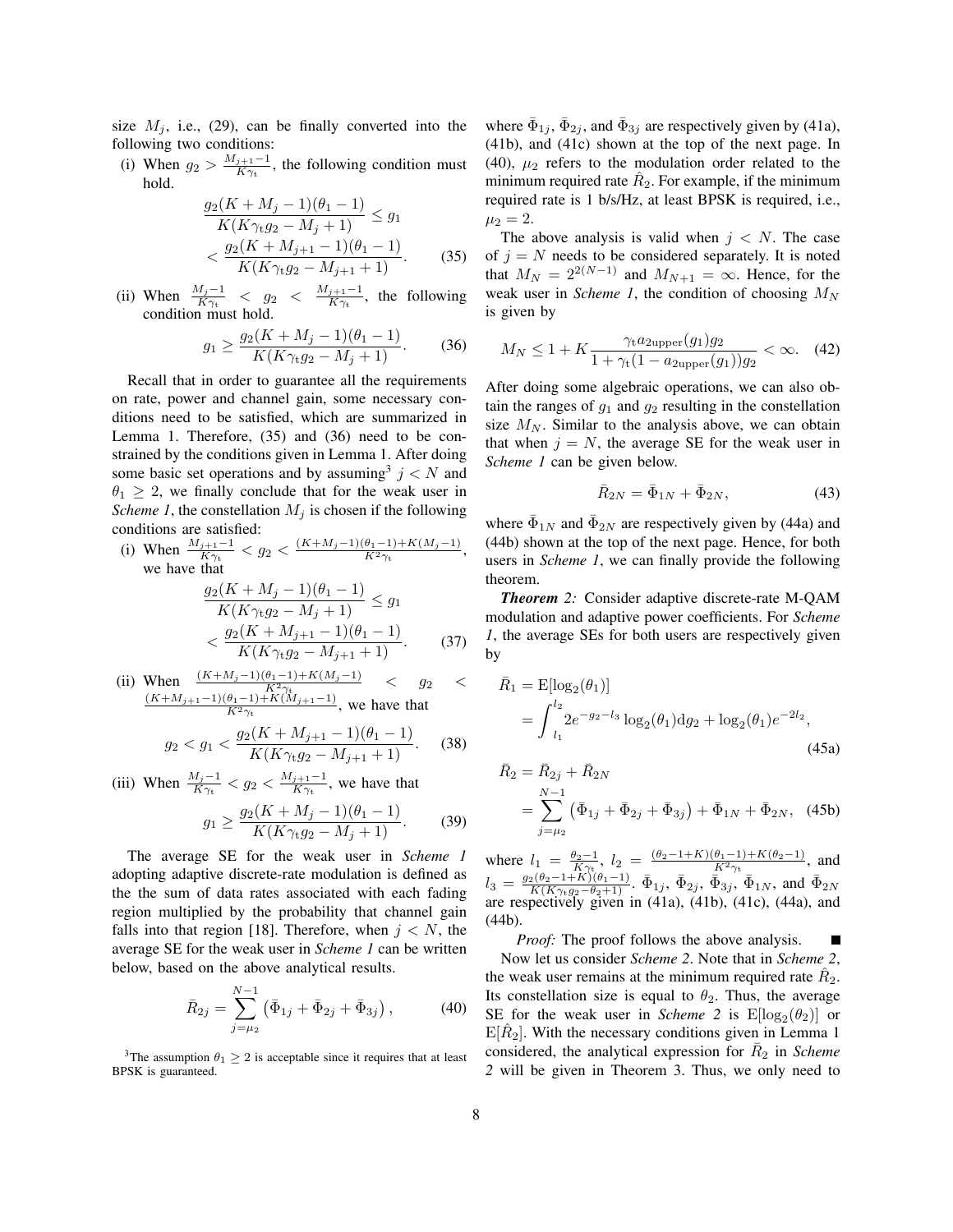$$
\bar{\Phi}_{1j} = \int_{\frac{M_{j+1}-1}{M_{j+1}-1}}^{\frac{(K+M_j-1)(\theta_1-1)+K(M_j-1)}{K^2\gamma_t}} \int_{\frac{g_2(K+M_j+1-1)(\theta_1-1)}{g_K(K\gamma_t g_2 - M_{j+1}+1)}}^{\frac{g_2(K+M_j+1-1)(\theta_1-1)}{K(K\gamma_t g_2 - M_{j+1}+1)}} \log_2(M_j) f_{(1)(2)}(g_1, g_2) \mathrm{d}g_1 \mathrm{d}g_2, \tag{41a}
$$

$$
\bar{\Phi}_{2j} = \int_{\frac{(K+M_j-1)(\theta_1-1)+K(M_j-1)}{K^2\gamma_t}}^{\frac{(K+M_j+1-1)(\theta_1-1)+K(M_j+1)-1)}{K^2\gamma_t}} \int_{g_2}^{\frac{g_2(K+M_j+1-1)(\theta_1-1)}{K(K\gamma_t g_2 - M_j+1)}} \log_2(M_j) f_{(1)(2)}(g_1, g_2) dg_1 dg_2, \tag{41b}
$$

$$
\bar{\Phi}_{3j} = \int_{\frac{M_j - 1}{K\gamma_t}}^{\frac{M_{j+1} - 1}{K\gamma_t}} \int_{\frac{g_2(K + M_j - 1)(\theta_1 - 1)}{K(K\gamma_t g_2 - M_j + 1)}}^{\infty} \log_2(M_j) f_{(1)(2)}(g_1, g_2) dg_1 dg_2, \tag{41c}
$$

$$
\bar{\Phi}_{1N} = \int_{\frac{M_N - 1}{K\gamma_t}}^{\frac{(K + M_N - 1)(\theta_1 - 1) + K(M_N - 1)}{K^2 \gamma_t}} \int_{\frac{g_2(\theta_1 - 1)(K + M_N - 1)}{K(K\gamma_t g_2 - M_N + 1)}}^{\infty} \log_2(M_N) f_{(1)(2)}(g_1, g_2) \mathrm{d}g_1 \mathrm{d}g_2,\tag{44a}
$$

$$
\bar{\Phi}_{2N} = \int_{\frac{(K+M_N-1)(\theta_1-1)+K(M_N-1)}{K^2 \gamma_t}}^{\infty} \int_{g_2}^{\infty} \log_2(M_N) f_{(1)(2)}(g_1, g_2) \mathrm{d}g_1 \mathrm{d}g_2. \tag{44b}
$$

study the average SE for the strong user. For the strong user in *Scheme 2*, the rule of selecting constellation size  $M_j$  is

$$
M_j \le 1 + K\gamma_t a_{1 \text{upper}}(g_2)g_1 < M_{j+1}.\tag{46}
$$

 $K^2\gamma_t$ 

Similar to the analysis for the weak user in *Scheme 1*, we can obtain that for the strong user in *Scheme 2*, the constellation  $M_j$  is chosen if the following condition is satisfied:

(i) When 
$$
g_2 > \frac{\theta_2 - 1}{K\gamma_t}
$$
, we have that  
\n
$$
\frac{g_2(K + \theta_2 - 1)(M_j - 1)}{K(K\gamma_t g_2 - \theta_2 + 1)} \le g_1
$$
\n
$$
< \frac{g_2(K + \theta_2 - 1)(M_{j+1} - 1)}{K(K\gamma_t g_2 - \theta_2 + 1)}.
$$
\n(47)

Recall that Lemma 1 summarizes the necessary conditions for the requirements on rate, power and channel gain. To provide valid analysis, (47) needs to be constrained by the conditions given in Lemma 1. Hence, we can conclude that for the strong user in *Scheme 2*, by assuming  $j < N$ , the average SE is given by

$$
\bar{R}_{1j} = \sum_{j=\mu_1}^{N-1} (\bar{\Lambda}_{1j} + \bar{\Lambda}_{2j}), \qquad (48)
$$

where  $\bar{\Lambda}_{1j}$  and  $\bar{\Lambda}_{2j}$  are respectively given by (49a) and (49b) at the top of the next page. In (48),  $\mu_1$  refers to the modulation order related to the minimum required rate  $\hat{R}_1$ . Then, we consider the case of  $j = N$ . For the strong user in *Scheme 2*, the condition of choosing  $M_N$ is given by

$$
M_N \le 1 + K\gamma_t a_{1\text{upper}}(g_2)g_1 < \infty. \tag{50}
$$

By doing similar mathematical operations, we can obtain the ranges of  $g_1$  and  $g_2$  in which the constellation size  $M_N$  will be chosen. Hence, for the case of  $j = N$ , the average SE for the strong user in *Scheme 2* can be given below.

$$
\bar{R}_{1N} = \bar{\Lambda}_{1N} + \bar{\Lambda}_{2N},\tag{51}
$$

where  $\bar{\Lambda}_{1N}$  and  $\bar{\Lambda}_{2N}$  are respectively given by (52a) and (52b) shown at the top of the next page. Hence, for both users in *Scheme 2*, we can finally provide the following theorem.

*Theorem 3:* Consider adaptive discrete-rate M-QAM modulation and adaptive power coefficients. For *Scheme 2*, the average SEs for both users are respectively given by

$$
\bar{R}_1 = \bar{R}_{1j} + \bar{R}_{1N} = \sum_{j=\mu_1}^{N-1} \left( \bar{\Lambda}_{1j} + \bar{\Lambda}_{2j} \right) + \bar{\Lambda}_{1N} + \bar{\Lambda}_{2N},
$$
\n(53a)

$$
\bar{R}_2 = \mathbb{E}[\log_2(\theta_2)] = \int_{l_1}^{l_2} 2e^{-g_2 - l_3} \log_2(\theta_2) \mathrm{d}g_2
$$

$$
+ \log_2(\theta_2)e^{-2l_2}, \tag{53b}
$$

where  $l_1 = \frac{\theta_2 - 1}{K\gamma_1}, l_2 = \frac{(\theta_2 - 1 + K)(\theta_1 - 1) + K(\theta_2 - 1)}{K^2\gamma_1},$  and  $l_3 = \frac{g_2(\theta_2 - 1 + K)(\theta_1 - 1)}{K(K \gamma_1 g_2 - \theta_2 + 1)}$ .  $\bar{\Lambda}_{1j}$ ,  $\bar{\Lambda}_{2j}$ ,  $\bar{\Lambda}_{1N}$ , and  $\bar{\Lambda}_{2N}$  are respectively given in (49a), (49b), (52a), and (52b).

*Proof:* The proof follows the above analysis. The accuracy of the above derived analytical results in Theorem 2 and 3 will be confirmed in Section IV, by comparing with Monte Carlo results. We further provide the following Lemma 3 which provides the limits as the transmit SNR approaches infinity.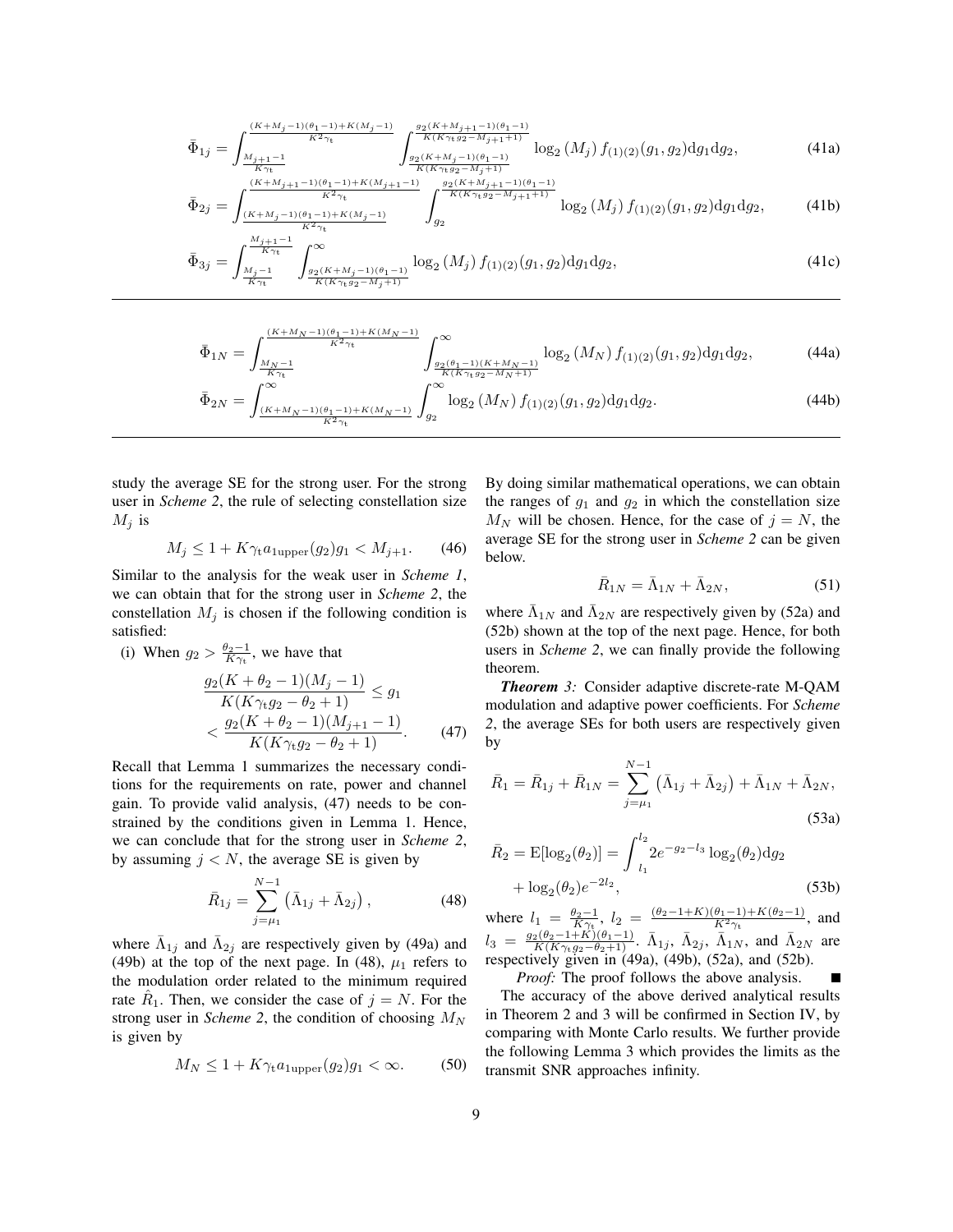$$
\bar{\Lambda}_{1j} = \int_{\frac{\theta_2 - 1}{K\gamma_t}}^{\frac{(K + \theta_2 - 1)(M_j - 1) + K(\theta_2 - 1)}{K^2\gamma_t}} \int_{\frac{g_2(K + \theta_2 - 1)(M_j + 1)}{K(K\gamma_t g_2 - \theta_2 + 1)}}^{\frac{g_2(K + \theta_2 - 1)(M_j + 1)}{K(K\gamma_t g_2 - \theta_2 + 1)}} \log_2(M_j) f_{(1)(2)}(g_1, g_2) dg_1 dg_2, \tag{49a}
$$

$$
\bar{\Lambda}_{2j} = \int_{\frac{(K+\theta_2-1)(M_j+1)-1+K(\theta_2-1)}{K^2\gamma_t}}^{\frac{(K+\theta_2-1)(M_j+1)-1+K(\theta_2-1)}{K^2\gamma_t}} \int_{g_2}^{\frac{g_2(K+\theta_2-1)(M_j+1)-1}{K(K\gamma_t g_2-\theta_2+1)}} \log_2(M_j) f_{(1)(2)}(g_1, g_2) \mathrm{d}g_1 \mathrm{d}g_2,\tag{49b}
$$

$$
\bar{\Lambda}_{1N} = \int_{\frac{\theta_2 - 1}{K\gamma_t}}^{\frac{(K + \theta_2 - 1)(M_N - 1) + K(\theta_2 - 1)}{K^2\gamma_t}} \int_{\frac{g_2(K + \theta_2 - 1)(M_N - 1)}{K(K\gamma_t g_2 - \theta_2 + 1)}}^{\infty} \log_2(M_N) f_{(1)(2)}(g_1, g_2) dg_1 dg_2, \tag{52a}
$$

$$
\bar{\Lambda}_{2N} = \int_{\frac{(K+\theta_2-1)(M_N-1)+K(\theta_2-1)}{K^2\gamma_t}}^{\bullet} \int_{g_2}^{\bullet} \log_2(M_N) f_{(1)(2)}(g_1, g_2) \mathrm{d}g_1 \mathrm{d}g_2. \tag{52b}
$$

*Lemma 3:* Consider adaptive discrete-rate M-QAM modulation and adaptive power coefficients. For *Scheme 1*, when transmit SNR  $\gamma_t \to \infty$ ,  $\lim_{\gamma_t \to \infty} \bar{R}_1 = \log_2(\theta_1)$ ,  $\lim_{\gamma_1 \to \infty} \bar{R}_2 = \log_2(M_N)$ . For *Scheme 2*, when transmit  $\begin{array}{rcl} \mathrm{SNR}\ \gamma_{\mathrm{t}}\ \rightarrow\ \infty,\ \lim\limits_{\gamma_{\mathrm{t}}\rightarrow\infty}\bar{R}_{1}\ =\ \log_{2}\left(M_{N}\right),\ \lim\limits_{\gamma_{\mathrm{t}}\rightarrow\infty}\bar{R}_{2}\ =\ \end{array}$  $log_2(\theta_2)$ .

*Proof:* For the strong user in *Scheme 1*, we can first find that when  $\gamma_t \to \infty$ ,  $l_1 \to 0$ ,  $l_2 \to 0$ ,  $l_3 \to 0$ . Therefore, similar to Appendix B, we can get that  $\lim_{\gamma_t \to \infty} \bar{R}_1 =$  $\log_2(\theta_1)$ . For the weak user in *Scheme 1*, we can find that when  $\gamma_t \to \infty$ ,  $\lim_{\gamma_t \to \infty} 1 + K \frac{\gamma_t a_{2\text{upper}}(g_1) g_2}{1 + \gamma_t (1 - a_{2\text{upper}}(g_1)) g_2} \to$ ∞. Therefore, in this extreme case, the largest modulation order in the system is chosen, i.e.,  $\lim_{n \to \infty} R_2 =$  $\log_2(M_N)$ . For the strong user in *Scheme* 2, when  $\gamma_t \to \infty$ ,  $\lim_{\gamma_t \to \infty} 1 + K\gamma_t a_{1 \text{upper}}(g_2)g_1 \to \infty$ . Therefore, the largest modulation order is chosen, i.e.,  $\lim_{\gamma_t \to \infty} \bar{R}_1 =$  $log<sub>2</sub>(M<sub>N</sub>)$ . For the weak user in *Scheme 2*, we have that when  $\gamma_t \to \infty$ ,  $l_1 \to 0$ ,  $l_2 \to 0$ ,  $l_3 \to 0$ . By inserting them into the analytical expression of  $\bar{R}_2$ , we finally get that  $\lim_{\gamma_t \to \infty} \bar{R}_2 = \log_2(\theta_2)$ .

Lemma 3 proves that the average SEs for both users in both power schemes are bounded, when adaptive discrete-rate M-QAM modulation and adaptive power coefficients are considered. This is different from the conclusion given in Lemma 2 for adaptive continuousrate modulation. It is because when continuous-rate modulation is considered, the constellation size continuously adapts to channel fading and is unbounded, while for the practical discrete-rate modulation, the available constellation sizes are discrete and there exists a highest modulation order, due to system limitations. Lemma 3 also indicates that for the strong user in *Scheme 1* and the weak user in *Scheme 2*, their average SEs converge to the minimum target rates. Meanwhile, for the weak user in *Scheme 1* and the strong user in *Scheme 2*, their constellation sizes are bounded by the highest modulation order the system can support.

# *D. Dynamic Rate and Power Adaptation Algorithm*

In Section III-A, we proposed two adaptive power allocation strategies, i.e., *Scheme 1* and *Scheme 2*. Then, in Section III-C, the joint adaptive transmission including both discrete rate and power adaptation was studied for both power allocation schemes. In this section, we propose a dynamic rate and power adaptation scheme, which is based on the two power schemes proposed in III-A but aims to further increase the rate of one user without sacrificing the rate of the other.

The total average SE is  $\bar{R}_1 + \bar{R}_2$ , which equals  $\mathbb{E}[\log_2(M_1(g_1, g_2))]$  +  $\mathbb{E}[\log_2(M_2(g_1, g_2))]$  where  $M_1(g_1, g_2)$  and  $M_2(g_1, g_2)$  are the constellations chosen from the set  $\{M_i : j = 0, 1, \ldots, N\}$ . Recall that in *Scheme 1*,  $a_{1\text{low}}(g_1)$  and  $a_{2\text{upper}}(g_1)$  are the adaptive power coefficients for the strong user and the weak user, respectively. In *Scheme 1*, the total average SE is  $\hat{R}_1 + \bar{R}_2$ , which means the strong user always remains at the minimum target rate  $\tilde{R}_1$ . Hence, we cannot decrease  $a_{1\text{low}}(g_1)$  because it will violate the rate constraint. However, we can decrease the power coefficient of weak user which in turn increases the power allocation of strong user. Then, the strong user's power coefficient may be large enough to increase its constellation size while the weak user's modulation remains the same. Similarly, in *Scheme 2*,  $a_{1\text{upper}}(g_2)$ and  $a_{2\text{low}}(g_2)$  are the adaptive power coefficients, which indicates that  $a_{2\text{low}}(g_2)$  for the weak user cannot be decreased. However, we can decrease the power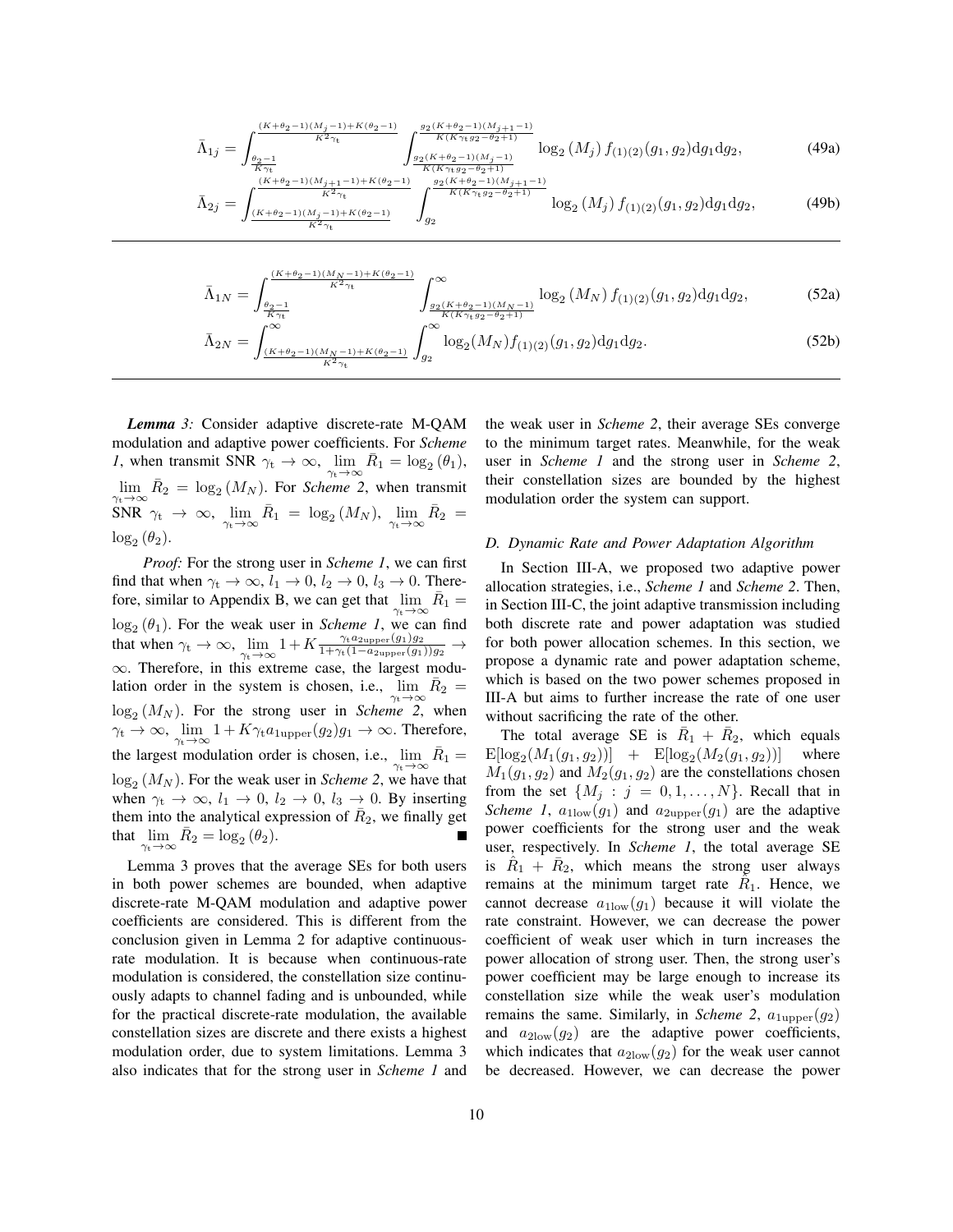

Fig. 1: Principle of DRPA algorithm for *Scheme 2*.

coefficient of strong user in *Scheme 2*, which may leads to a higher modulation order for the weak user, without sacrificing the strong user's rate. To sum up, we aim to carefully adjust the adaptive power coefficients to push up the total average SE further. The principle of DRPA algorithm for *Scheme 2* is given in Fig. 1.

Let us use *Scheme 2* as an example and introduce the DRPA algorithm<sup>4</sup>. But it can also be applied to *Scheme 1*, where the details are explained later. For *Scheme 2*, the current modulation orders for both users are initially known, i.e.,  $M_1$  and  $M_2$ , where  $M_2$  is related to the minimum target rate. We first decide a new constellation size for the weak user in each iteration, e.g.,  $M_2^{(n+1)}$ , which is the next higher modulation order in the set  $\{M_j : j = 0, 1, \ldots, N\}$ . Based on the updated  $M_2^{(n+1)}$ , the new power coefficients for both users can be calculated, as well as the corresponding SEs. Since we aim to push up the weak user's rate without sacrificing the strong user's rate, the loop terminates when the newly updated power coefficients result in a lower SE for the strong user. The final constellation sizes, i.e.,  $M_1^*$  and  $M_2^*$ , are obtained respectively. The Pseudocode of DRPA algorithm is illustrated in Algorithm 1.

For *Scheme 1*, the DRPA algorithm shown above needs to be adjusted. Firstly, for *Scheme 1*, we first decide a new constellation size for the strong user in each iteration, e.g.,  $M_1^{(n+1)}$ , which is the next higher modulation order. Then, the power coefficients can be updated using the expressions below. Finally, the loop

# Algorithm 1 Dynamic Rate and Power Adaptation (DRPA)

# Input:

 $M_1, M_2, a_{1 \text{upper}}(g_2), a_{2 \text{low}}(g_2), M_N$ 1: Set iteration index  $n = 0$ ; 2: Set  $M_2^{(0)} \leftarrow M_2$ ,  $R_1^{(0)} \leftarrow \log_2(M_1)$ ,  $a_1^{(0)}(g_2) \leftarrow$ 1  $a_{1 \text{upper}}(g_2), a_2^{(0)}(g_2) \leftarrow a_{2 \text{low}}(g_2);$ 3: while  $a_1^{(n)}(g_2) \leq a_2^{(n)}(g_2)$  &&  $a_2^{(n)}(g_2) < 1$  do 4: **if**  $R_1^{(\bar{n})} \ge \log_2(M_1)$  then  $M_2^* \leftarrow M_2^{(n)},\ a_1^*(g_2) \leftarrow a_1^{(n)}(g_2),\ a_2^*(g_2) \leftarrow$  $a_2^{(n)}(g_2);$ 6: else 7: Break; 8: end if 9: **if**  $M_2^{(n)} = 2$  then 10: Update  $M_2^{(n+1)} \leftarrow 4$ ; 11: **else if**  $M_2^{(n)} \geq 4$  then 12: Update  $M_2^{(n+1)} \leftarrow 4M_2^{(n)}$ ; 13: end if 14: Calculate the new power coefficients in *Scheme 2*:  $a_2^{(n+1)}(g_2) \leftarrow \frac{(M_2^{(n+1)}-1)(1+\gamma_{t}g_2)}{(K+M^{(n+1)}-1)\gamma_{t}g_2}$  $\frac{(M_2^{(n+1)}-1)(1+\gamma_t g_2)}{(K+M_2^{(n+1)}-1)\gamma_t g_2}, a_1^{(n+1)}(g_2) \leftarrow$  $1-a_2^{(n+1)}(g_2);$ 15: Calculate the corresponding SEs  $R_1^{(n+1)}$ ,  $R_2^{(n+1)}$ by inserting  $a_2^{(n+1)}(g_2)$ ,  $a_1^{(n+1)}(g_2)$  into (4a) and (4b); 16: **if**  $M_2^{(n+1)} = M_N$  then 17: Break; 18: end if 19: Update  $n \leftarrow n + 1$ ; 20: end while Output:  $M_1^* \leftarrow M_1, M_2^*, a_1^*(g_2), a_2^*(g_2)$ 

ends when the weak user's SE is sacrificed.

$$
a_1^{(n+1)}(g_1) \leftarrow \frac{M_1^{(n+1)} - 1}{K\gamma_t g_1}, \tag{54a}
$$

$$
a_2^{(n+1)}(g_1) \leftarrow 1 - a_1^{(n+1)}(g_1). \tag{54b}
$$

The effectiveness of the proposed DRPA algorithm will be validated in Section IV.

#### IV. NUMERICAL RESULTS

In this section, the accuracy of the developed analytical results will be validated by comparing with Monte Carlo simulation results. The performance of the proposed DRPA algorithm will also be investigated. The channel gain from BS to each user is assumed to be Raleigh fading with unit variance. The strong user always has larger channel gains than the weak user. The

<sup>4</sup>Since each user has a positive minimum required rate, we omits the case of no data transmission, i.e., choosing constellation  $M_0$ .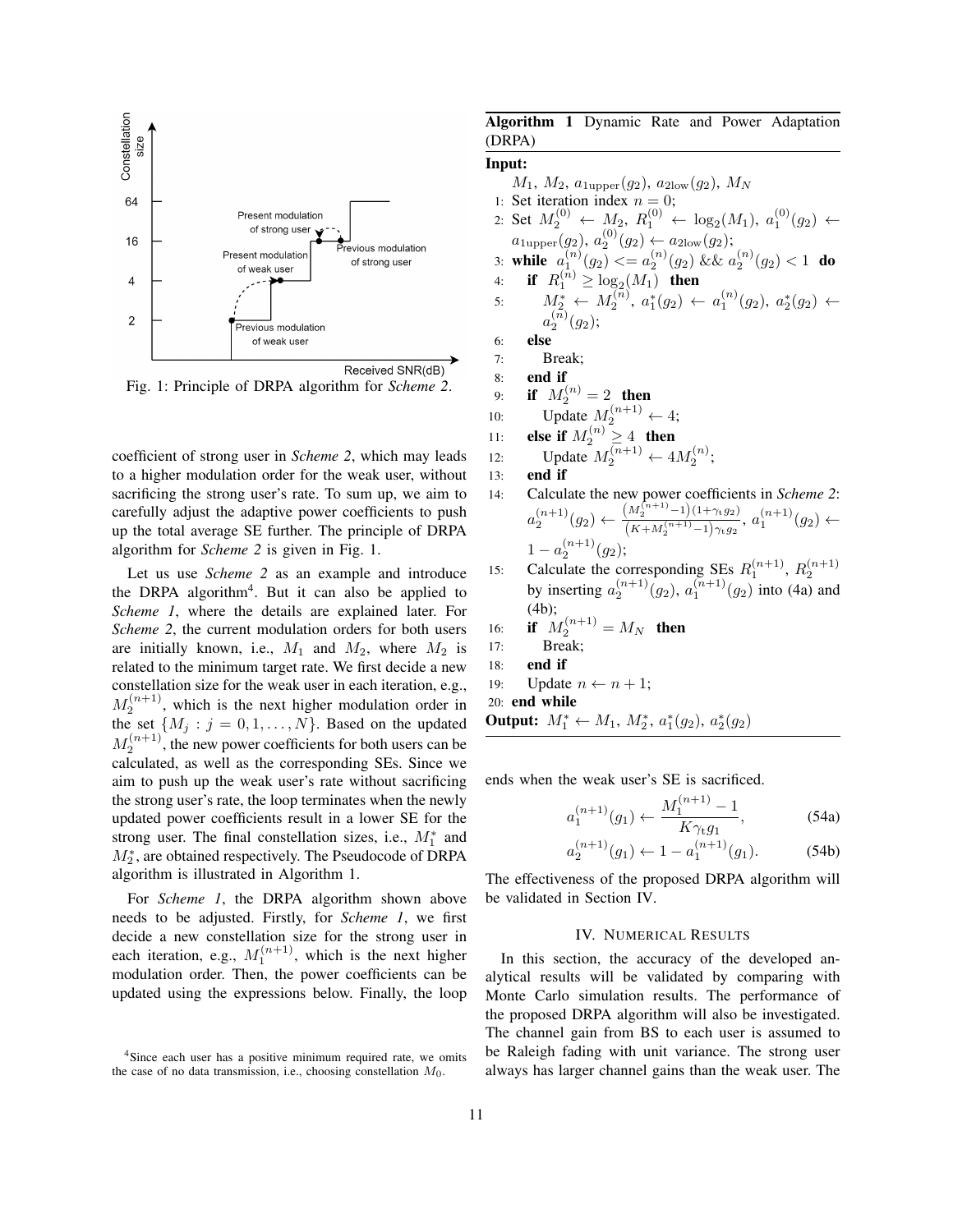

Fig. 2: Average SE versus transmit SNR, with adaptive continuous-rate modulation and power adaptation strategies.



Fig. 3: Outage probability and total average SE versus transmit SNR, with adaptive continuous-rate modulation, power adaptation strategies and fixed power coefficients  $(a_1 = 0.1, a_2 = 0.9).$ 

BER requirement is assumed to be  $10^{-3}$  for each user, unless otherwise indicated. The choices of constellation size in the system are BPSK, 4-QAM, 16-QAM, 64- QAM, and 256-QAM.

# *A. Adaptive Continuous-Rate Modulation and Power Strategies*

In this subsection, we start to study the performance of adaptive continuous-rate modulation and the two proposed power strategies, via simulations. Fig. 2 is first illustrated showing the average SE versus transmit SNR, in which Monte Carlo results, analytical results and the limits at high SNRs are plotted for *Scheme 1* and *Scheme*

2. The minimum required rates, i.e.,  $\hat{R}_1$  and  $\hat{R}_2$ , are set to 2 b/s/Hz and 1 b/s/Hz, respectively. Fig. 2 first shows that the analysis given in Lemma 1 and Theorem 1 are accurate, since the analytical results match well with Monte Carlo simulations. Further, Fig. 2 confirms that when the transmit SNR approaches infinity, the average SE for the strong user in *Scheme 1* converges to the maximum limit  $\log_2(\theta_1)$ , i.e.,  $\hat{R}_1$ , which equals 2 b/s/Hz according to our parameter settings. On the other hand, Lemma 2 proves that for the weak user in *Scheme 2*, the average SE converges to  $\log_2(\theta_2)$ , i.e.,  $\hat{R}_2$ . This can be confirmed by Fig. 2. This figure also confirms the other conclusions provided in Lemma 2, i.e., for the weak user in *Scheme 1* and the strong user in *Scheme 2*, their average SEs are unbounded. Lemma 2 is thus fully confirmed.

Fig. 3 is plotted to compare the performance of *Scheme 1*, *Scheme 2* and fixed power coefficients in terms of outage probability and total average SE. According to the guarantees on rate, power and channel gain for the two adaptive power strategies in Section III-A, one can note that the average SEs analyzed in Sections III-B and III-C guarantee the minimum target rate for both users. Hence, to make sure a fair comparison, in Fig. 3, the average SE plotted for the fixed power coefficients is also the achieved average SE with the minimum target rates guaranteed for both users. Fig. 3 shows that when the transmit SNR is smaller than 15 dB, the outage probability is close to 1 for all three approaches, resulting in almost zero b/s/Hz in terms of total average SE. From Fig. 3, one can also notice that the two adaptive power schemes provide much smaller outage probability than the fixed power allocation scheme. For example, when transmit SNR is 20 dB, the outage probability of adaptive power schemes is 16.04% smaller than that of fixed power allocation. It shows that at high SNRs, e.g.,  $\geq$  30 dB, *Scheme 2* achieves the highest total SE, while *Scheme 1* obtains the smallest total SE. This can also be confirmed by Fig. 2 since it shows that based on the parameter settings, at high SNRs, the difference between  $\overline{R}_1$  in *Scheme 2* and  $\overline{R}_2$  in *Scheme 1* is larger than the difference between  $\bar{R}_1$  in *Scheme 1* and  $\bar{R}_2$  in *Scheme 2*. Fig. 3 also shows that the fixed power allocation with  $a_1 = 0.1$  and  $a_2 = 0.9$  achieves larger total average SE than *Scheme 1* at high SNRs. But this does not always hold. If the minimum target rates are set to 2 b/s/Hz for both users, we can find that the total average SE for the fixed power allocation with  $a_1 = 0.1$  and  $a_2 = 0.9$ reduces to zero and the outage probability remains at 1. This means that in this case, this fixed power allocation scheme cannot guarantee the minimum required rates.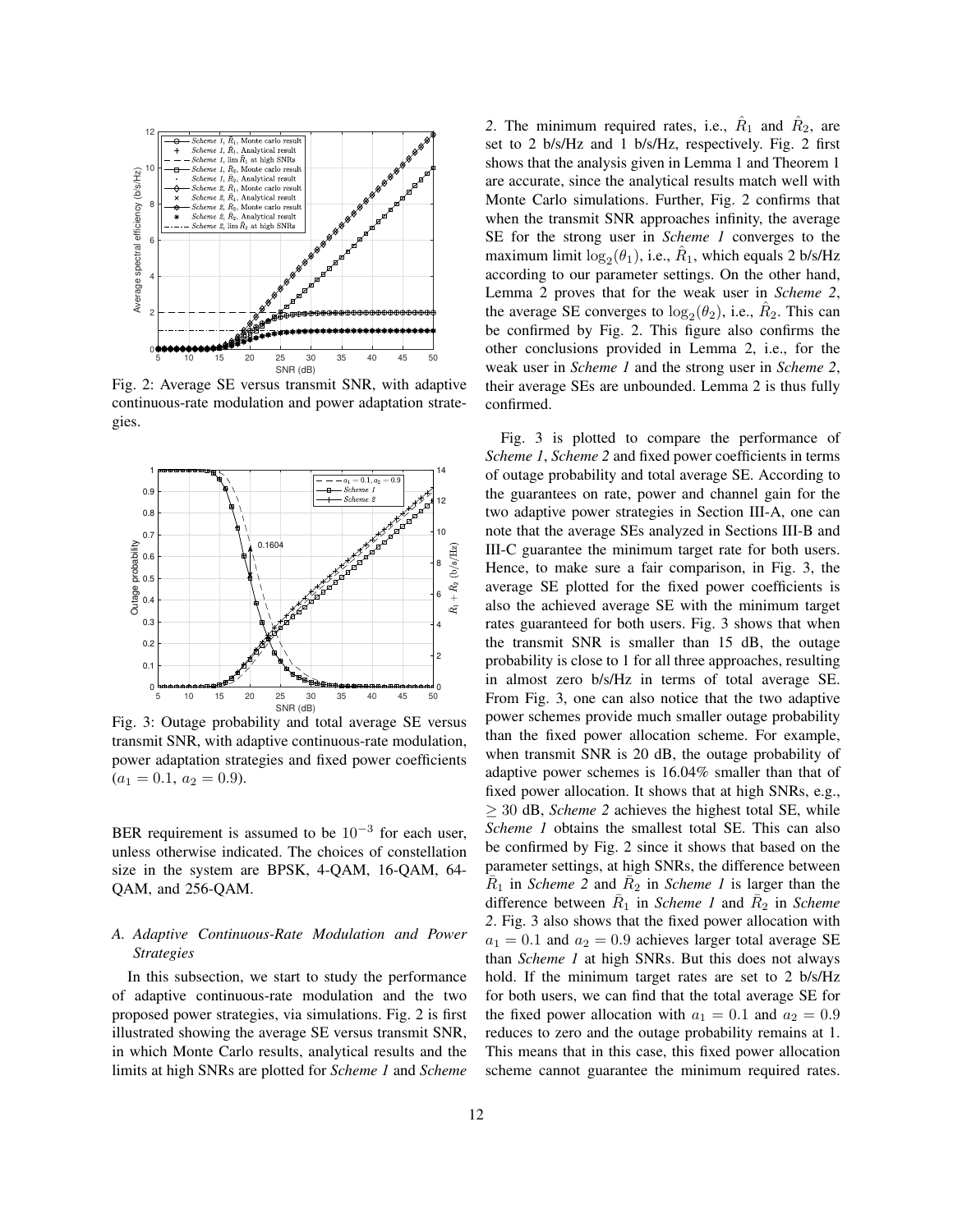On the contrary, the adaptive power strategies, i.e., *Scheme 1* and *Scheme 2*, still provide positive average SEs and outage probability values less than 1.

# *B. Adaptive Discrete-Rate Modulation and Power Strategies*

Then, we investigate the performance of adaptive discrete-rate modulation and power adaptation schemes, i.e., *Scheme 1* and *Scheme 2*. The minimum target rates, i.e.,  $\hat{R}_1$  and  $\hat{R}_2$ , are set to 2 b/s/Hz and 1 b/s/Hz. To validate the accuracy of the proposed analytical expressions for  $\overline{R}_1$  and  $\overline{R}_2$  given in Theorem 2 and Theorem 3, we depict Fig. 4, which plots the average SE versus transmit SNR for both power adaptation schemes. By comparing with Monte Carlo simulations, Fig. 4 confirms that the analytical expressions are accurate. Furthermore, different from Fig. 2 obtained with continuousrate modulation, Fig. 4 shows that the average SEs achieved with discrete-rate modulation converge to the maximum limits for both users. This is because of the practical system limitations on the modulation order. More details are shown in Fig. 5.

For the discrete-rate modulation, Fig. 5 is plotted to compare the performance of *Scheme 1*, *Scheme 2* and fixed power coefficients with  $a_1 = 0.1, a_2 = 0.9$ . The minimum required rates, i.e.,  $\hat{R}_1$  and  $\hat{R}_2$ , are set to 4 b/s/Hz and 1 b/s/Hz, respectively. Fig. 5 shows that in *Scheme 1*, when the transmit SNR approaches infinity, the average SE for the strong user converges to 4 b/s/Hz, while that of the weak user converges to 8 b/s/Hz. This is because, as proved in Lemma 3, for the strong user in *Scheme 1*, its average SE converges to  $\log_2(\theta_1)$  or  $\hat{R}_1$ . Meanwhile, for the weak user in *Scheme 1*, its average SE converges to  $\log_2(M_N)$  where  $M_N$  is the highest modulation order, i.e., 256 according to our settings. On the other hand, Fig. 5 also shows that in *Scheme 2*, the average SE for the strong user approaches 8 b/s/Hz, while that of the weak user approaches 1 b/s/Hz, as the transmit SNR increases. This also confirms the proved conclusions in Lemma 3. Furthermore, this figure indicates that  $\bar{R}_1$  and  $\bar{R}_2$  with  $a_1 = 0.1, a_2 = 0.9$ are smaller than that obtained in *Scheme 2*, when the transmit SNR is not very large. However, when the transmit SNR approaches infinity, the average SEs with fixed power coefficients and that in *Scheme 2* converge to the same limits. But this is not always the case. Fig. 6 is plotted where the fixed power coefficients are given by  $a_1 = 0.06$  and  $a_2 = 0.94$ . It is shown that as the transmit SNR approaches infinity, the average SE for the weak user with fixed power coefficients converges to 2 b/s/Hz. This is because, with fixed power coefficients, the



Fig. 4: Average SE versus transmit SNR, with adaptive discrete-rate modulation and power adaptation strategies.



Fig. 5: Average SE versus transmit SNR, with adaptive discrete-rate modulation, power adaptation strategies and fixed power coefficients ( $a_1 = 0.1$ ,  $a_2 = 0.9$ ).

average SE for the weak user at high SNRs is bounded by  $\log_2(M_{z_2})$ , which is the maximum constellation size that is smaller than  $1 + K \frac{a_2}{a_1}$  $\frac{a_2}{a_1}$ . When the ratio of power coefficients becomes larger, i.e.,  $a_1 = 0.06, a_2 = 0.94$ , we have  $1 + K \frac{a_2}{a_1} = 4.0917 > 4$ , indicating that for the weak user,  $4-\text{QAM}$  is transmitted and the average SE is therefore equal to 2 b/s/Hz. Hence, with fixed power coefficients, the maximum limit of the weak user's average SE is bounded by the BER requirement and the ratio of power coefficients. More details can be found in our previous paper [19].

# *C. Dynamic Rate and Power Adaptation Algorithm*

In this subsection, we check the performance of the DRPA algorithm proposed in Section III-D. The mini-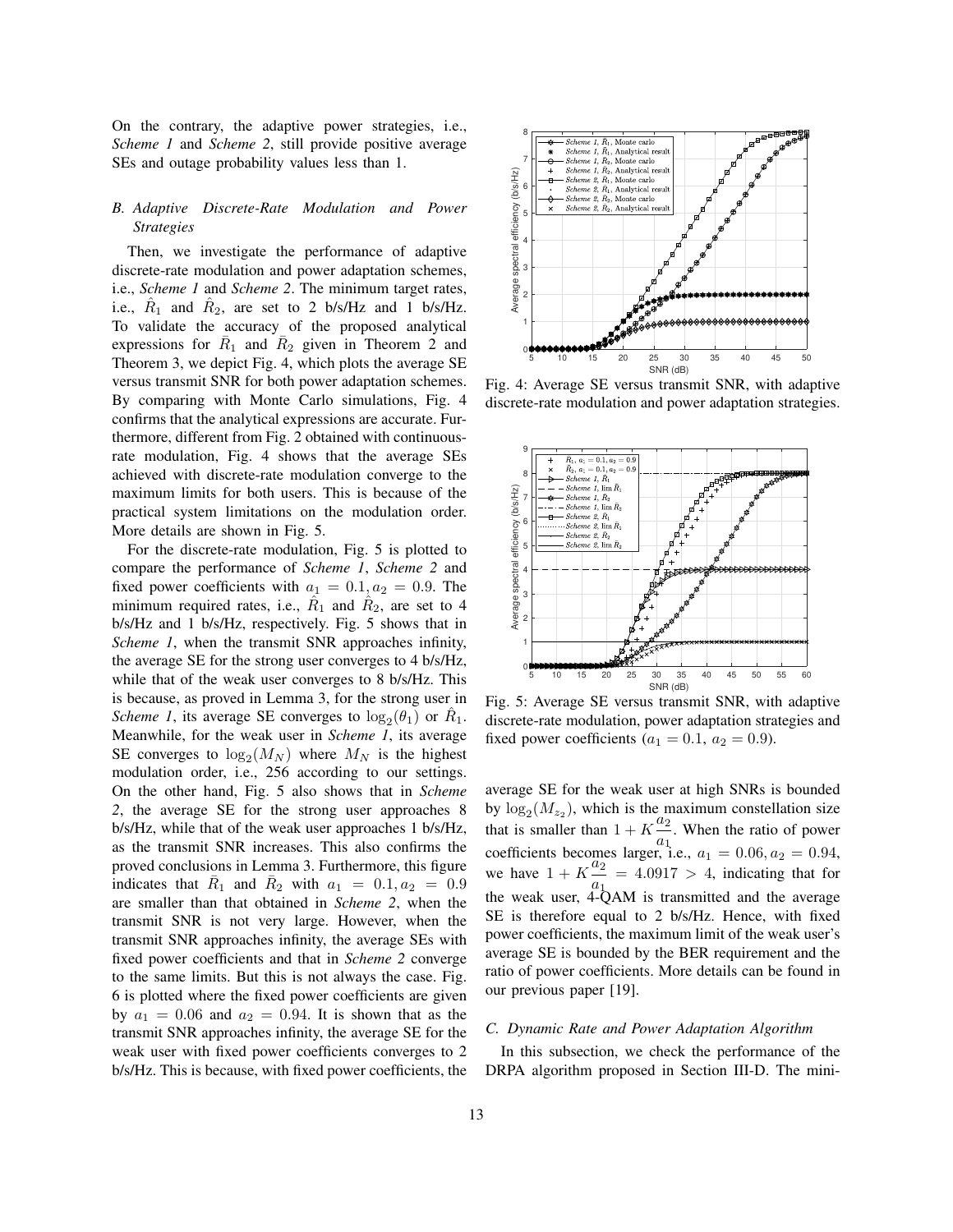

Fig. 6: Average SE versus transmit SNR, with adaptive discrete-rate modulation, power adaptation strategies and fixed power coefficients ( $a_1 = 0.06$ ,  $a_2 = 0.94$ ).



Fig. 7: Average SE versus transmit SNR, for *Scheme 1* with and without DRPA.

mum target rates, i.e.,  $\hat{R}_1$  and  $\hat{R}_2$ , are set to 2 b/s/Hz and 1 b/s/Hz, unless otherwise stated. Fig. 7 is first plotted to compare the performance of average SE for *Scheme 1* with and without DRPA algorithm. It is shown that the adoption of DRPA does not change the weak user's average SE in *Scheme 1*. This is because, as discussed in Section III-D, the DRPA algorithm for *Scheme 1* aims to push up the strong user's rate while keeping the weak user's rate unchanged. From Fig. 7, we can easily notice that with DRPA applied, the strong user's average SE in *Scheme 1* is larger than that without DRPA, especially at high SNRs. For example, when the transmit SNR is 70 dB, the average SE achieved with DRPA for the strong user in *Scheme 1* is 4 times larger than that obtained without DRPA. This is because, without



Fig. 8: Average SE versus transmit SNR, for *Scheme 2* with and without DRPA.

DRPA algorithm,  $\overline{R}_1$  in *Scheme 1* is bounded by the minimum target rate, i.e.,  $\hat{R}_1$  or  $\log_2(\theta_1)$ . However, with DRPA applied, the strong user's average SE continues to increase until its modulation order reaches the maximum limit in the system, i.e.,  $M_N$ . In other words, with DRPA applied, the percentage increase in average SE for the strong user at high SNRs is  $(M_N - \hat{R}_1)/\hat{R}_1$ .

Fig. 8 depicts the average SE versus transmit SNR for *Scheme 2* with and without DRPA algorithm. It is shown that the strong user's average SE in *Scheme 2* is unaffected by the DRPA algorithm. However, with DRPA applied, the weak user's average SE in *Scheme 2* is larger than that without DRPA, especially at high SNRs. For example, when the transmit SNR is 70 dB, the average SE achieved with DRPA for the weak user in *Scheme 2* is 8 times larger than that obtained without DRPA. This is because, when there is no DRPA, the weak user's average SE in *Scheme 2* is bounded by the minimum target rate, i.e.,  $\hat{R}_2$  or  $\log_2(\theta_2)$ , which equals 1 b/s/Hz according to our parameter settings. Nevertheless, Fig. 8 shows that when the DRPA algorithm is utilized, the weak user's average SE in *Scheme 2* continues to increase until it reaches the highest rate due to practical system limitations on modulation order. With DRPA applied, the percentage increase in average SE for the weak user in *Scheme* 2 at high SNRs is  $(M_N - \hat{R}_2)/\hat{R}_2$ .

Fig. 9 depicts the total average SE versus transmit SNR for *Scheme 1* and *Scheme 2*, with and without DRPA algorithm, compared with the fixed power allocation scheme. The minimum target rates, i.e.,  $\hat{R}_1$  and  $\hat{R}_2$ , are set to 2 b/s/Hz and 1 b/s/Hz. Fig. 9 shows that the fixed power allocation scheme achieves the smallest total average SE among all the schemes, while with the proposed DRPA algorithm applied to the two power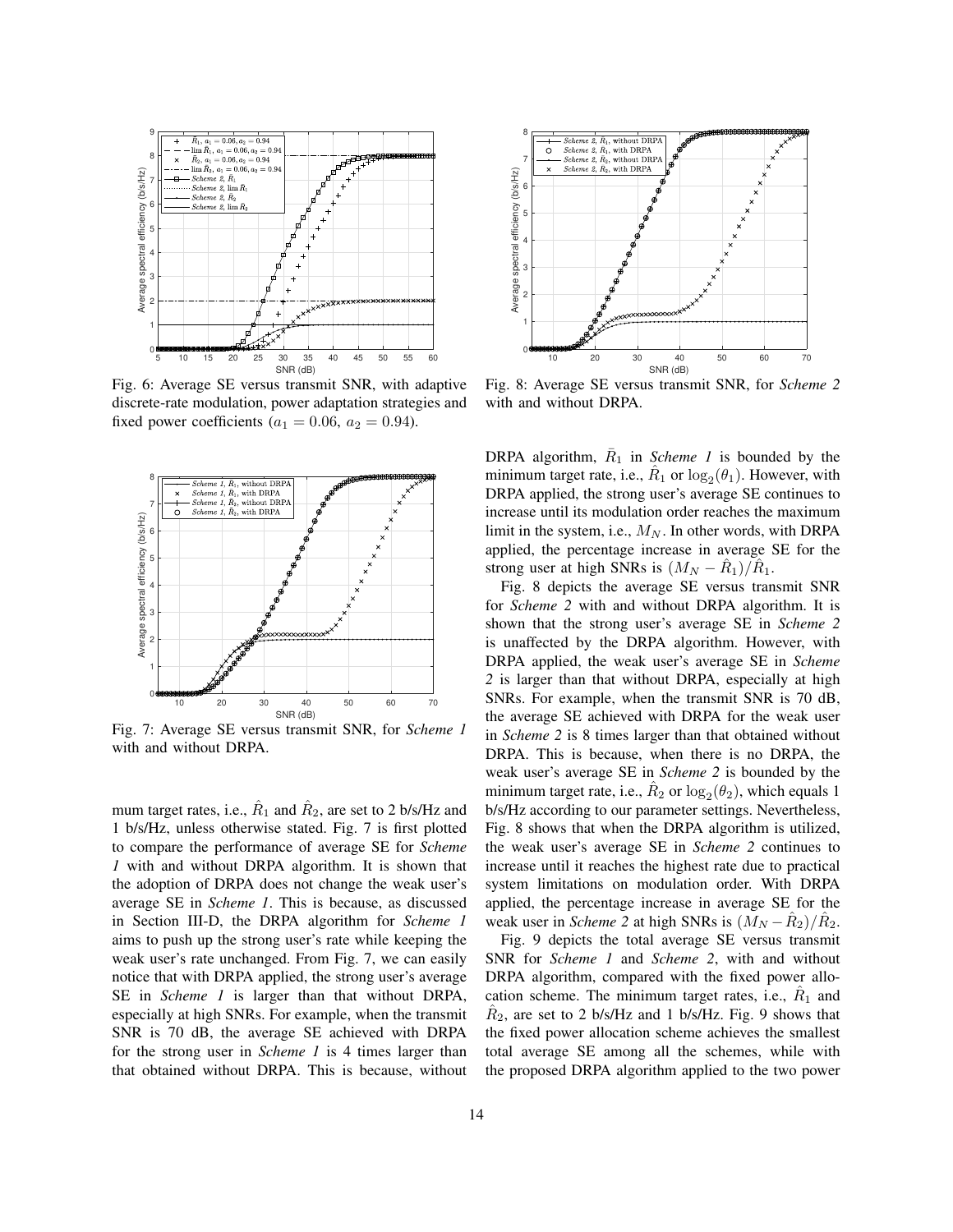

Fig. 9: Total average SE versus transmit SNR, for *Scheme 1*, *Scheme 2* with and without DRPA and fixed power coefficients ( $a_1 = 0.1$ ,  $a_2 = 0.9$ ), where  $\hat{R}_1 = 2$ b/s/Hz and  $\hat{R}_2 = 1$  b/s/Hz.



Fig. 10: Total average SE versus transmit SNR, for *Scheme 1*, *Scheme 2* with and without DRPA and fixed power coefficients ( $a_1 = 0.1$ ,  $a_2 = 0.9$ ), where  $\hat{R}_1 = 2$ b/s/Hz and  $\hat{R}_2 = 2$  b/s/Hz.

adaptation schemes, they achieve the largest total average SE at high SNRs. Although Fig. 9 shows that at high SNRs, the fixed power allocation scheme and the *Scheme 2* without DRPA converge to the same average SE value, this is not always the case.

Finally, Fig. 10 is plotted to show the performance of total average SE for *Scheme 1* and *Scheme 2*, with and without DRPA algorithm. The total average SE for the fixed power coefficients with  $a_1 = 0.1$ ,  $a_2 = 0.9$  is also illustrated. The minimum target rates, i.e.,  $\hat{R}_1$  and  $\hat{R}_2$ , are set to 2 b/s/Hz and 2 b/s/Hz. Firstly, it can be noticed that the total average SE for the considered fixed power

coefficients scheme is zero. Since the average SE considered in this paper is the rate satisfying the minimum rate constraint, this indicates that the considered fixed power coefficients, i.e.,  $a_1 = 0.1$ ,  $a_2 = 0.9$ , cannot guarantee the minimum required rates. This actually reflects the benefits of adaptive power strategies which can take advantage of favourable channel conditions and adapt to flexible rate guarantees. Fig. 10 also shows that with DRPA applied, both power adaptation schemes achieve much better performance in terms of total average SE, especially at high SNRs. When the transmit SNR is 70 dB, the total average SE achieved with DRPA is 1.6 times larger than that obtained without DRPA. It validates the effectiveness of our algorithm.

# V. CONCLUSIONS

Joint adaptive transmission considering practical adaptive M-QAM modulation and power adaptation strategies was investigated in this paper for a downlink two-user NOMA network. It is noted that for a given BER requirement, the constellation size, as a function of channel fading and power allocation, can be adjusted. Hence, we proposed two adaptive power allocation schemes that take advantage of favourable channel conditions and guarantee the minimum rate constraints. The performance of joint adaptive transmission was then studied, by considering adaptive continuous-rate modulation and discrete-rate modulation. It was found that for discreterate modulation, the average SEs for both users in both power schemes are bounded, while for the weak user in *Scheme 1* and the strong user in *Scheme 2*, their average SEs are unbounded. This is because for practical discrete-rate modulations, commonly used in cellular networks, the available constellation sizes are discrete and there exists a highest modulation order due to system limitations. With the aim to further increase the total transmission rate, a DRPA algorithm was proposed. Simulation results validated the effectiveness of the proposed algorithm, allowing both users in each scheme to reach the highest modulation order at high SNRs.

#### APPENDIX A

# PROOF FOR THEOREM 1

From III-A1, it can be noted that in *Scheme 1*, the instantaneous transmitting rate of strong user is always kept at the minimum required rate, indicating that  $\overline{R}_1 =$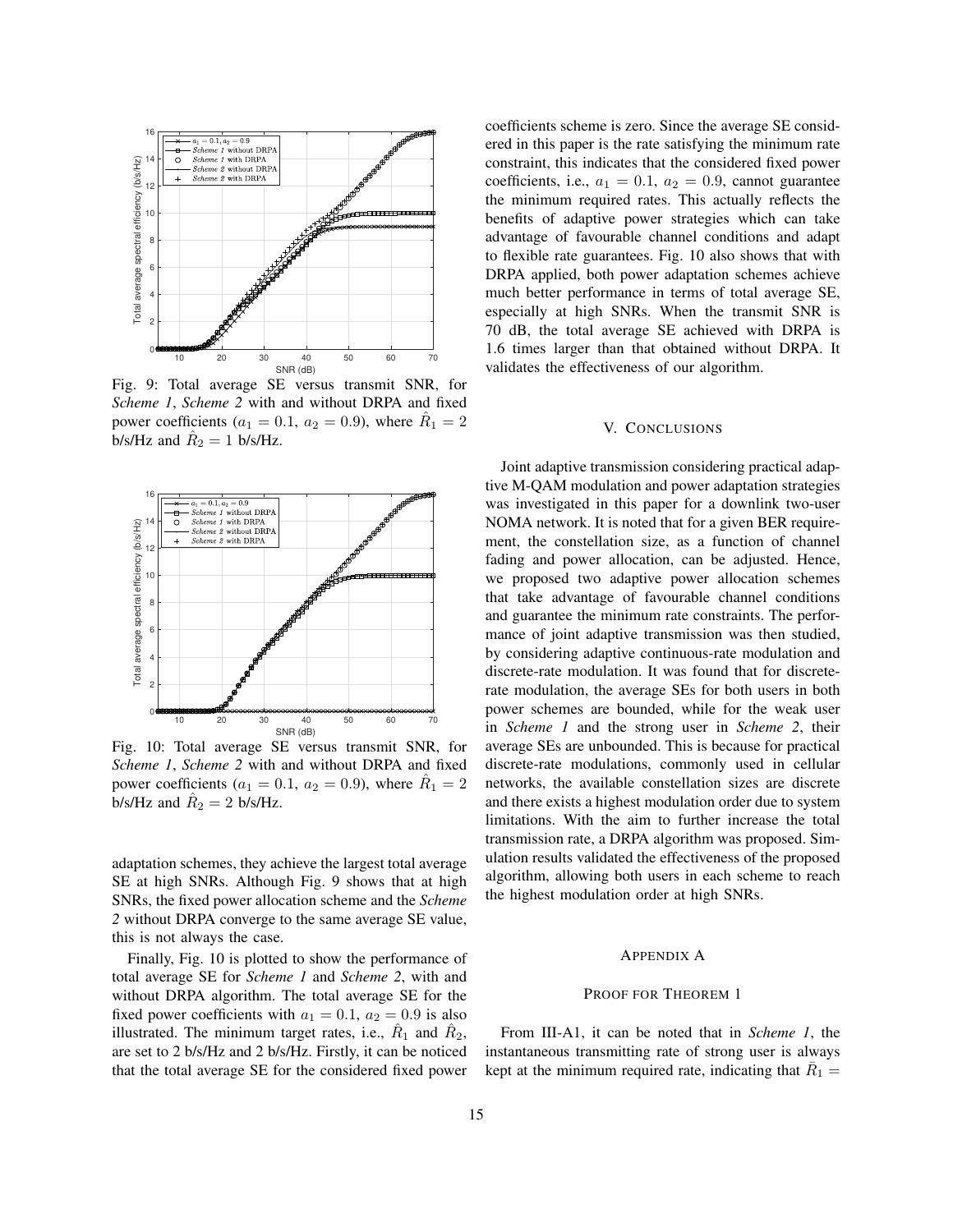$E[log_2(\theta_1)]$ . Based on (24), (25), and (26a), we have that

$$
\bar{R}_1 = \int_{l_1}^{l_2} \int_{l_3}^{\infty} \log_2(\theta_1) 2e^{-g_1} e^{-g_2} dg_1 dg_2 \n+ \int_{l_2}^{\infty} \int_{l_4}^{\infty} \log_2(\theta_1) 2e^{-g_1} e^{-g_2} dg_1 dg_2, \qquad (55a) \n= \int_{l_1}^{l_2} 2e^{-g_2-l_3} \log_2(\theta_1) dg_2 + \log_2(\theta_1) e^{-2l_2}.
$$
\n(55b)

Then, based on (24), (25), and (26b), the average SE for the weak user in *Scheme 1* can be expressed as

$$
\bar{R}_2 = \int_{l_1}^{l_2} \int_{l_3}^{\infty} \log_2 \left( 1 + K \frac{\gamma_t a_{2\text{upper}}(g_1) g_2}{1 + \gamma_t a_{1\text{low}}(g_1) g_2} \right) \times 2e^{-g_1} e^{-g_2} \text{d}g_1 \text{d}g_2\n+ \int_{l_2}^{\infty} \int_{l_4}^{\infty} \log_2 \left( 1 + K \frac{\gamma_t a_{2\text{upper}}(g_1) g_2}{1 + \gamma_t a_{1\text{low}}(g_1) g_2} \right) \times 2e^{-g_1} e^{-g_2} \text{d}g_1 \text{d}g_2,\n\tag{56}
$$

where  $l_1 = \frac{\theta_2 - 1}{K\gamma_t}$ ,  $l_2 = \frac{(\theta_2 - 1 + K)(\theta_1 - 1) + K(\theta_2 - 1)}{K^2\gamma_t}$ ,  $l_3 =$  $\frac{g_2(\theta_2-1+K)(\theta_1-1)}{K(K\gamma_tg_2-\theta_2+1)}, l_4=g_2.$ 

Now let us consider *Scheme 2*. From III-A2, it can be noted that in *Scheme 2*, the instantaneous transmitting rate of weak user always stays at the minimum required rate, which means that  $\overline{R}_2 = \text{E}[\log_2(\theta_2)]$ . Similar to the above analysis, it can be then written as

$$
\bar{R}_2 = \int_{l_1}^{l_2} 2e^{-g_2 - l_3} \log_2(\theta_2) \mathrm{d}g_2 + \log_2(\theta_2) e^{-2l_2}.
$$
 (57)

Based on (24), (25), and (26a), the average SE for the strong user in *Scheme 2* can be expressed as

$$
\bar{R}_1 = \int_{l_1}^{l_2} \int_{l_3}^{\infty} \log_2 (1 + K \gamma_t a_{1 \text{upper}}(g_2) g_1) \times 2e^{-g_1} e^{-g_2} dg_1 dg_2 \n+ \int_{l_2}^{\infty} \int_{l_4}^{\infty} \log_2 (1 + K \gamma_t a_{1 \text{upper}}(g_2) g_1) \times 2e^{-g_1} e^{-g_2} dg_1 dg_2.
$$
\n(58)

By inserting  $a_{1 \text{upper}}(g_2)$  and by defining  $t =$  $K(K\gamma_t g_2-\theta_2+1)$  $\frac{(K\gamma_1 g_2 - \theta_2 + 1)}{(\theta_2 - 1 + K)g_2}$ , (58) can be written as

$$
\bar{R}_1 = \int_{l_1}^{l_2} 2e^{-g_2} \int_{l_3}^{\infty} \log_2(1 + tg_1)e^{-g_1} \, dg_1 \, dg_2
$$

$$
+ \int_{l_2}^{\infty} 2e^{-g_2} \int_{l_4}^{\infty} \log_2(1 + tg_1)e^{-g_1} \, dg_1 \, dg_2. \tag{59}
$$

## APPENDIX B

## PROOF FOR LEMMA 2

From the definitions of  $l_1$ ,  $l_2$ ,  $l_3$ ,  $l_4$  in Theorem 1, we can find that when the transmit SNR  $\gamma_t \to \infty$ ,  $l_1 \to 0$ ,  $l_2 \rightarrow 0$ ,  $l_3 \rightarrow 0$ ,  $l_4 = g_2$ . Therefore, for the strong user in *Scheme 1*, we get that

$$
\bar{R}_1 \xrightarrow{\gamma_t \to \infty} \int_0^\infty \int_{g_2}^\infty \log_2(\theta_1) 2e^{-g_1} e^{-g_2} dg_1 dg_2
$$

$$
= 2 \log_2(\theta_1) \int_0^\infty e^{-2g_2} dg_2 = \log_2(\theta_1). \tag{60}
$$

By inserting  $a_{2\text{upper}}(g_1)$ , when  $\gamma_t \to \infty$ , the average SE for the weak user in *Scheme 1* becomes

$$
\bar{R}_2 \xrightarrow{\gamma_t \to \infty} \int_0^{\infty} \int_{g_2}^{\infty} \log_2 \left( 1 + K \frac{g_2 (K \gamma_t g_1 - \theta_1 + 1)}{K g_1 + g_2 (\theta_1 - 1)} \right) \times 2e^{-g_1} e^{-g_2} \mathrm{d}g_1 \mathrm{d}g_2 \xrightarrow{\gamma_t \to \infty} \infty.
$$
\n(61)

Hence, we prove that for *Scheme 1*, when  $\gamma_t \to \infty$ ,  $\lim_{\gamma_t \to \infty} \bar{R}_1 = \log_2(\theta_1), \lim_{\gamma_t \to \infty} \bar{R}_2 \to \infty$ . For *Scheme 2*, the analysis can be done in a similar way, which is omitted here.

#### **REFERENCES**

- [1] Y. Liu, Z. Qin, M. Elkashlan, Z. Ding, A. Nallanathan, and L. Hanzo, "Non-orthogonal multiple access for 5G and beyond," *Proceedings of the IEEE*, vol. 105, no. 12, pp. 2347–2381, Dec. 2017.
- [2] W. Yu, L. Musavian, and Q. Ni, "Link-layer capacity of NOMA under statistical delay QoS guarantees," *IEEE Trans. Commun.*, vol. 66, no. 10, pp. 4907–4922, Oct. 2018.
- [3] W. Hao, M. Zeng, Z. Chu, and S. Yang, "Energy-efficient power allocation in millimeter wave massive MIMO with nonorthogonal multiple access," *IEEE Wireless Communications Letters*, vol. 6, no. 6, pp. 782–785, 2017.
- [4] L. Dai, B. Wang, M. Peng, and S. Chen, "Hybrid precoding-based millimeter-wave massive MIMO-NOMA with simultaneous wireless information and power transfer," *IEEE Journal on Selected Areas in Communications*, vol. 37, no. 1, pp. 131–141, 2019.
- [5] J. Cui, Z. Ding, and P. Fan, "Outage probability constrained MIMO-NOMA designs under imperfect CSI," *IEEE Transactions on Wireless Communications*, vol. 17, no. 12, pp. 8239–8255, 2018.
- [6] T. Q. Duong, X. Zhou, and H. V. Poor, *Trusted Communications with Physical Layer Security for 5G and Beyond*. Inst. of Eng. and Technol., Nov. 2017.
- [7] W. Yu, A. Chorti, L. Musavian, H. V. Poor, and Q. Ni, "Effective secrecy rate for a downlink NOMA network," *IEEE Trans. Wireless Commun.*, vol. 18, no. 12, pp. 5673–5690, Dec. 2019.
- [8] L. Lv, H. Jiang, Z. Ding, L. Yang, and J. Chen, "Secrecyenhancing design for cooperative downlink and uplink NOMA with an untrusted relay," *IEEE Transactions on Communications*, vol. 68, no. 3, pp. 1698–1715, 2020.
- [9] M. Amjad, L. Musavian, and S. Aïssa, "NOMA versus OMA in finite blocklength regime: Link-layer rate performance," *IEEE Transactions on Vehicular Technology*, vol. 69, no. 12, pp. 16 253–16 257, 2020.
- [10] L. Yang, H. Jiang, Q. Ye, Z. Ding, L. Lv, and J. Chen, "On the impact of user scheduling on diversity and fairness in cooperative NOMA," *IEEE Transactions on Vehicular Technology*, vol. 67, no. 11, pp. 11 296–11 301, 2018.